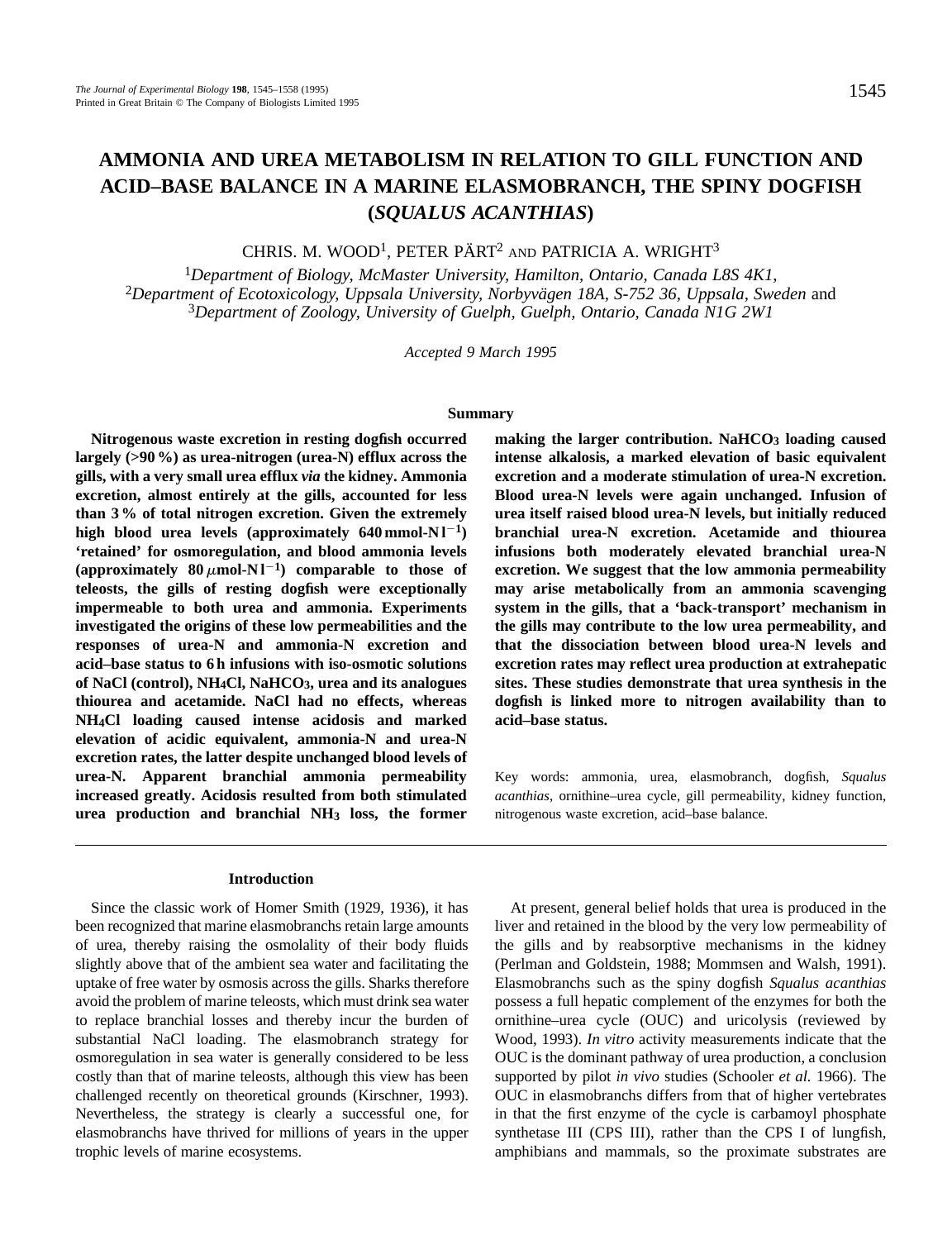glutamine and bicarbonate, rather than ammonia and bicarbonate (Anderson, 1980; Mommsen and Walsh, 1989, 1991).

The low effective permeability of the kidney to urea has been well studied (see Hickman and Trump, 1969, for a review of the earlier literature). In brief, retention appears to be facilitated by an active transport mechanism (Schmidt-Nielsen and Rabinowitz, 1964; Schmidt-Nielsen *et al.* 1972; Hays *et al.* 1977) superimposed on an anatomically complex countercurrent exchanger (Lacy *et al.* 1985; Lacy and Reale, 1991). In contrast, little is known about the very low effective permeability of the gills to urea. The only detailed studies are those of Boylan and colleagues (summarized by Boylan, 1967), but these were performed on air-exposed, artificially irrigated dogfish. Boylan (1967) concluded that there was no evidence of transport mediation and that the low gill permeability to urea was of structural origin. This conclusion remains the subject of conjecture (Griffith, 1991; Wood, 1993), for it is difficult to understand how an epithelium can sustain a urea concentration gradient of 300–400 mmol  $1^{-1}$  while allowing the free passage of respiratory gases. In view of the above, the present study addresses some current uncertainties about nitrogenous waste excretion in marine elasmobranchs.

First, it is commonly stated that urea-N is the major form of nitrogenous waste excreted by marine elasmobranchs (e.g*.* Perlman and Goldstein, 1988). However, a system designed to *retain* urea may not be designed to *excrete* it well. Recently, Mommsen and Walsh (1991) speculated that ammonia-N excretion may be quantitatively more important than urea-N excretion under many circumstances in marine elasmobranchs. Therefore, our first objective was to quantify the rates of urea-N and ammonia-N excretion under resting conditions in *Squalus acanthias*, to partition the fluxes between gills and kidney, and to examine how these rates might change in response to loading with ammonia-N (as NH4Cl) and urea-N (as urea).

A second related objective was to examine the responses of a CPS-III-based ureagenic system to experimental substrate loading with ammonia (as NH<sub>4</sub>Cl) and bicarbonate (as NaHCO<sub>3</sub>), for comparison with those of higher vertebrates with a CPS I system. In mammals, this whole area has become polarized (e.g*.* Halperin *et al.* 1986; Knepper *et al.* 1987, *versus* Atkinson and Camien, 1982; Atkinson and Bourke, 1984) because of the controversial views of Atkinson and colleagues that ureagenesis is driven mainly by the needs of acid–base regulation (i.e. HCO<sub>3</sub><sup>-</sup> removal) rather than for nitrogenous waste excretion. Recently, Atkinson (1992) has proposed that these same arguments can be extended to ureagenic fish. We therefore examined the responses of ammonia and urea excretion, acid–base status and net acidic (or basic) equivalent excretion in dogfish during and after 6h of infusion with  $NaHCO<sub>3</sub>$  or NH<sub>4</sub>Cl.

A final objective was to re-examine the very low gill urea permeability, using intact unanaesthetized animals (in contrast to Boylan, 1967). To this end, we infused *Squalus acanthias* for 6h with two urea analogues, thiourea and acetamide, both

of which are known to act as simple competitive blockers of urea transport in some mammalian systems (Marsh and Knepper, 1992). If a 'back-transport' mechanism at the gills contributes to urea retention, then the predicted result of competitive inhibition would be an increase in urea excretion. These latter studies served as a basis for a more detailed *in vitro* investigation of gill urea permeability in *Squalus acanthias* (P. Pärt, P. A. Wright and C. M. Wood, in preparation).

# **Materials and methods**

#### *Experimental animals*

Spiny dogfish (*Squalus acanthias* L., 1.25–2.30 kg) were obtained by angling or trawling in Berkely Sound, British Columbia, Canada, in July and August 1992 and 1993. At Bamfield Marine Station, the fish were held for 1–3 weeks prior to experimentation in large outdoor tanks served with running sea water at the experimental temperature  $(12\pm1^{\circ}C)$ , salinity (30 $\pm$ 2 ‰) and pH (7.90 $\pm$ 0.15). During this period, the fish were not fed so as to eliminate the exogenous fraction of nitrogen waste production (Wood, 1993).

Each dogfish was anaesthetized with MS-222  $(0.2 \text{ g1}^{-1})$ , placed on an operating table, weighed and fitted with an indwelling anterior mesenteric artery catheter for repetitive blood sampling and test infusions by the method of Graham *et al.* (1990). In addition, male animals only were fitted with a urinary papilla catheter for continuous collection of urine, as described by Wood and Patrick (1994). We could not collect urine reliably from females because the ureters remain divided until close to the end of the papilla. In male dogfish, urinary catheterization was successful in approximately 50 % of the animals; if the catheter was not working after 24 h, it was removed. Fish were allowed to recover for 48h in their experimental chambers served with flowing sea water at  $11 \text{min}^{-1}$ . These chambers were oblong wooden boxes (total volume 40 l) sealed with polyurethane and fitted with a volume calibration scale and internal perimeter aeration so that the chambers could be operated as closed systems for flux measurements. The aeration ensured thorough mixing and maintained water  $P_{\text{O}_2}$  above 130 mmHg (1 mmHg= 0.1333 kPa). Tests with added ammonia demonstrated that aeration did not cause any volatilization loss.

#### *Experimental series*

Seven experimental series were performed, each with the same basic infusion, sampling and flux measurement protocol. The limited number of dogfish with working urinary catheters was distributed so as to ensure that each series contained 2–3 such animals, allowing an evaluation of the importance of the renal contribution in each treatment. During periods of box closure for the purpose of flux measurements, the water volume was set to  $161 \text{kg}^{-1}$ . Infusions were performed using a Gilson Minipuls peristaltic pump at a nominal rate of  $3 \text{ ml}^{-1} \text{ kg}^{-1} \text{ h}^{-1}$ ; the molarity of the solutions was chosen so as to approximate the measured osmolality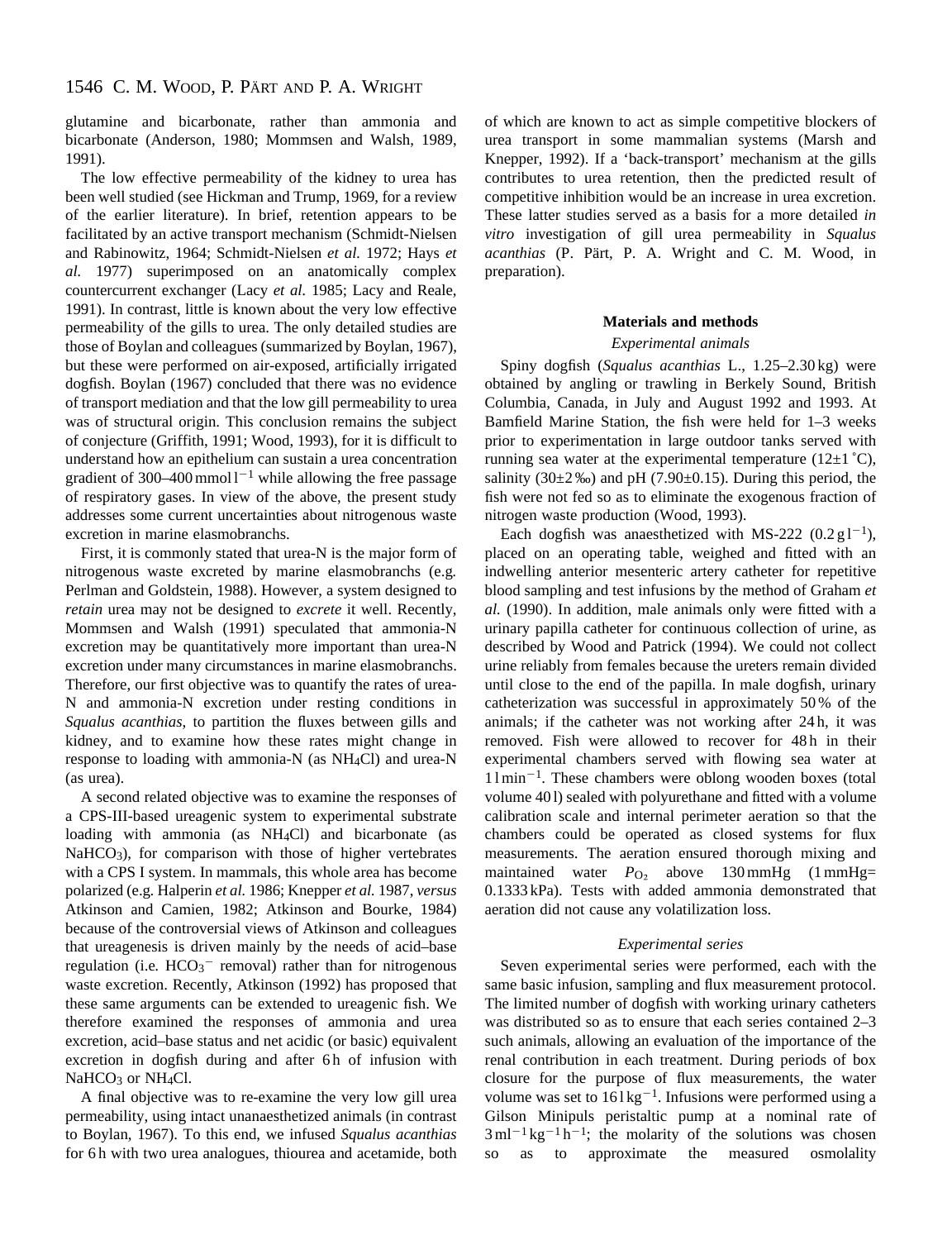(930–970 mosmol kg<sup>-1</sup>) of the blood plasma in these dogfish. All infusion solutions were prepared using chemicals obtained from Sigma.

#### *Series i: no infusion*

This series  $(N=9)$  served as a control for the effects of blood sampling and box closure alone. No infusion was performed. At the start of the experiment, the box was closed for a 3–5 h 'pre-infusion control' flux measurement, with water samples  $(50 \text{ ml})$  drawn at the start and end, a blood sample  $(300 \mu l)$ taken at the midpoint, and urine was collected throughout. The box was then thoroughly flushed by filling (to 401) and partially emptying (to 81) three times over a 15 min period, without exposing the fish to air. Flux measurements and urine collection then resumed for the 6h 'infusion' period. Water samples were drawn at 1h intervals for total ammonia-N (*T*Amm) and urea-N measurements, and at 2 h intervals (i.e. at 2, 4 and 6h) for pH and titratable alkalinity  $(T_{\text{Alk}})$ measurements. Blood and urine samples were also taken at 2, 4 and 6 h. The box was then flushed again as above, a new water sample taken, and urine collection restarted to cover a 12 h overnight 'post-infusion' period. Final water, blood and urine samples were collected at 18 h.

Water samples were analyzed immediately for pH and *T*Alk, and frozen at  $-20$  °C for later determination of  $T_{\text{Amm}}$  and urea-N concentrations. Blood samples, obtained by centrifugation at 9000 *g* for 2 min, were analyzed immediately for arterial pH (pHa) and true plasma  $CO<sub>2</sub>$  concentration ( $Ca<sub>CO<sub>2</sub></sub>$ ), and plasma samples, obtained by centrifugation at 9000 *g* for 2 min, were frozen at  $-20$ °C for later determination of  $T_{Amm}$  and urea-N concentrations. Urine samples were analyzed immediately for volume, pH and titratable acidity minus bicarbonate concentration [TA-HCO<sub>3</sub><sup>-</sup>], and then frozen at  $-20^{\circ}$ C for later determination of  $T_{\text{Amm}}$  and urea-N concentrations.

### *Series ii: NaCl infusion*

This series  $(N=6)$  served as a control for the possible additional effects of infusion using  $500 \text{ mmol} \, 1^{-1}$  NaCl, a solution which is acid–base neutral, infused at  $3.010\pm0.045$  ml kg<sup>-1</sup> h<sup>-1</sup>=1505 $\pm$ 23  $\mu$ mol kg<sup>-1</sup> h<sup>-1</sup> for 6 h. Flux measurements and water, blood and urine sampling were performed in an identical fashion to series i.

### *Series iii: NH4Cl infusion*

This series (*N*=7) provided the ammonia substrate for ureagenesis by the infusion of  $500 \text{ mmol}1^{-1}$  NH<sub>4</sub>Cl at  $3.380\pm0.183$  ml kg<sup>-1</sup> h<sup>-1</sup>=1690 $\pm$ 92  $\mu$ mol kg<sup>-1</sup> h<sup>-1</sup> for 6 h. The protocol was otherwise identical to that of series ii.

### *Series iv: NaHCO3 infusion*

This series (*N*=6) provided the bicarbonate substrate for ureagenesis by the infusion of  $500 \text{ mmol}1^{-1}$  NaHCO<sub>3</sub> at  $3.167\pm0.124$  ml kg<sup>-1</sup> h<sup>-1</sup>=1584 $\pm$ 62  $\mu$ mol kg<sup>-1</sup> h<sup>-1</sup> for 6 h. The protocol was otherwise identical to that of series ii.

# *Series v: urea infusion*

This series  $(N=6)$  evaluated the effects of urea loading by

the infusion of  $1000$  mmol  $1^{-1}$  urea (2000 mmol  $1^{-1}$  urea-N) at  $3.122\pm0.130$  ml kg<sup>-1</sup> h<sup>-1</sup>=3122±130  $\mu$ mol kg<sup>-1</sup> h<sup>-1</sup> for 6 h. The protocol was otherwise identical to that of series ii, except that acid–base measurements were not performed on the blood, urine and water samples.

#### *Series vi: thiourea infusion*

This series  $(N=6)$  examined the effects of this possible competitive blocker of urea transport by the infusion of  $1000$  mmol l<sup>-1</sup> thiourea at  $3.044\pm0.046$  ml kg<sup>-1</sup> h<sup>-1</sup>=  $3044\pm46 \mu$ mol kg<sup>-1</sup> h<sup>-1</sup> for 6 h. The protocol was otherwise identical to that of series v*.*

#### *Series vii: acetamide infusion*

This series  $(N=7)$  examined the effects of another possible competitive blocker of urea transport by the infusion of  $1000$  mmol  $1^{-1}$  acetamide at  $3.048\pm0.116$  ml kg<sup>-1</sup> h<sup>-1</sup>=  $3048\pm116$   $\mu$ mol kg<sup>-1</sup> h<sup>-1</sup> for 6 h. The protocol was otherwise identical to that of series v*.*

#### *Analytical techniques*

# *Water*

*T*Amm was determined by the salicylate–hypochlorite method (Verdouw *et al.* 1978) and urea-N concentration by the diacetyl monoxime method (Price and Harrison, 1987). Water pH was measured with a Radiometer GK2401C combination electrode and *T*Alk by titration to pH 4.00 as described by McDonald and Wood (1981). The change in net acidic equivalent concentration was calculated as the sum of the *T*Alk and *T*Amm changes, signs considered, as outlined by Maetz (1973).

#### *Blood*

Arterial pH was measured with a Radiometer E5021 microelectode system thermostatically controlled to the experimental temperature; plasma *Ca*<sub>CO</sub>, was determined by the method of Cameron (1971). Plasma  $T_{\text{Amm}}$  was measured enzymatically by the glutamate dehydrogenase method of Mondzac *et al.* (1965), using a Sigma kit and the same standards as for water  $T_{Amm}$ , and plasma urea-N concentration was assayed by the diacetyl monoxime method, after dilution to the same range  $(0-200 \,\mu\text{mol} \text{ urea-N} \, \text{I}^{-1})$  as the water assay.

### *Urine*

Urine volume was determined gravimetrically, urine pH, *T*Amm and urea-N concentration were measured as for blood, and  $[TA-HCO<sub>3</sub>$ <sup>-</sup>] was quantified as a single value using the double-titration procedure recommended by Hills (1973) and described by McDonald and Wood (1981).

#### *Calculations*

The partial pressure of  $CO<sub>2</sub>$  ( $Pa<sub>CO<sub>2</sub></sub>$ ) and the bicarbonate concentration  $[HCO<sub>3</sub><sup>-</sup>]$  in arterial blood plasma were calculated from pHa and *C*a<sub>CO2</sub> measurements by means of the Henderson–Hasselbalch equation and appropriate constants  $(\alpha CO_2, pK')$  for dogfish plasma from Boutilier *et al.* (1984).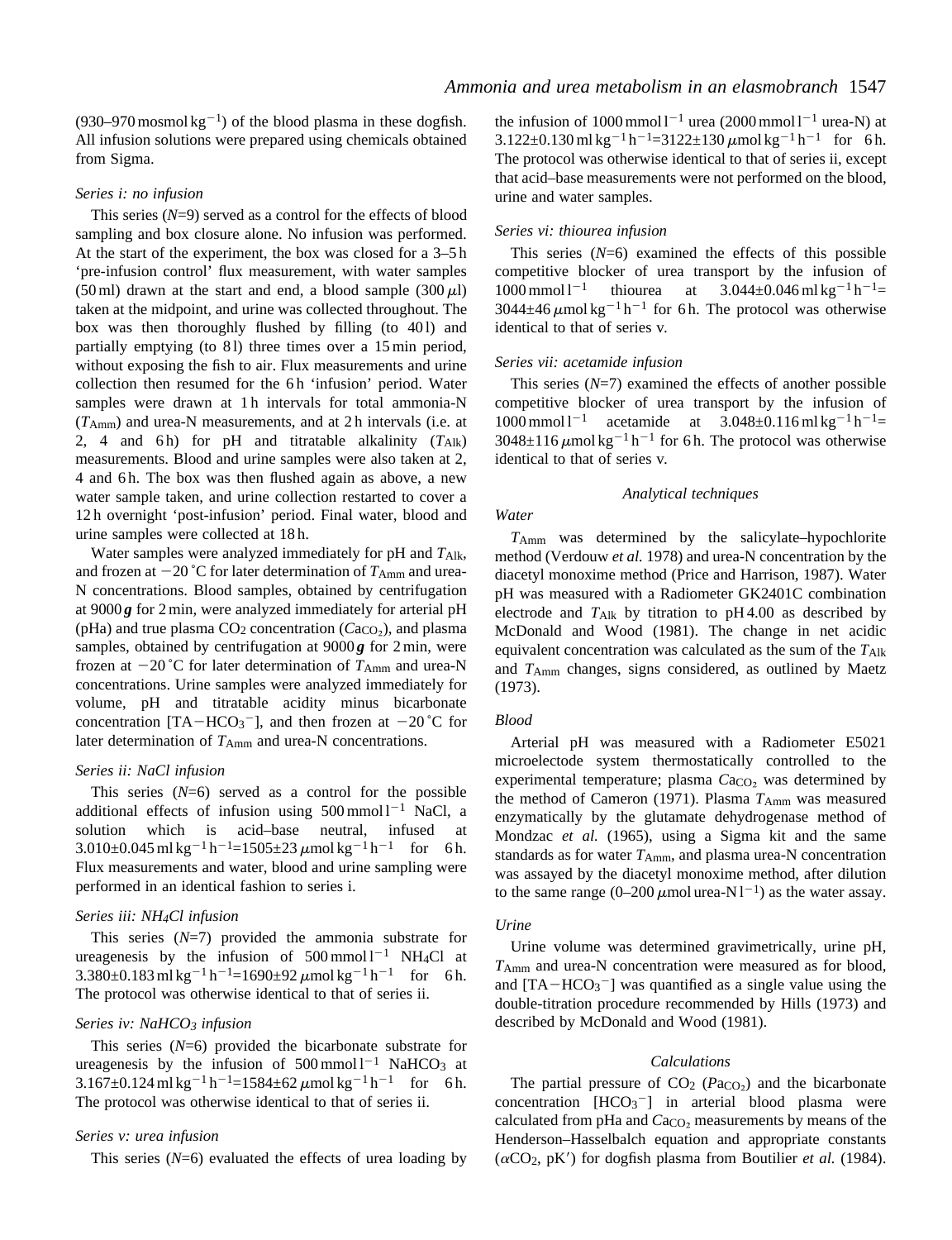# 1548 C. M. WOOD, P. PÄRT AND P. A. WRIGHT

Similarly, the partial pressure of ammonia  $(P_{NH<sub>3</sub>})$  and ammonium ion concentration [NH<sub>4</sub><sup>+</sup>] in blood plasma and water were calculated from the respective pH and  $T_{Amm}$ measurements in the two media using the Henderson–Hasselbalch equation as detailed by Wright and Wood (1985). In the absence of elasmobranch data, constants  $(\alpha NH_3, pK_{Amm})$  were taken from the study of Cameron and Heisler (1983) on trout, with appropriate adjustments for ionic strength. The difference  $(\Delta P_{\text{NH}_3})$  between simultaneous determinations of  $P_{\text{NH}_3}$  in blood and water was calculated as a measure of the NH3 diffusion gradient. The ammonium ion gradient ( $\Delta$ [NH<sub>4</sub><sup>+</sup>]) was calculated in an analogous fashion.

Whole-body flux rates (in  $\mu$ mol kg<sup>-1</sup> h<sup>-1</sup>) of ammonia-N  $(J<sub>Amm-N</sub>)$ , urea-N  $(J<sub>Urea-N</sub>)$  and net acidic equivalents  $(J<sub>H</sub>)$  from the animal to the water were calculated in the standard fashion from changes in concentration in the water  $(\mu \text{mol})^{-1}$ ) multiplied by volume (l) and factored by time (h) and mass (kg). Similarly, flux rates through the urine were calculated from the urine flow rate (UFR; mlkg<sup>-1</sup>h<sup>-1</sup>) and the concentration in the urine  $(\mu \text{mol} \text{ ml}^{-1})$ ; the UFR was calculated from the volume of urine collected over a period divided by time (h) and mass (kg). The urinary fluxes were added to the fluxes from the animal to the water to give the whole-body flux rates in dogfish bearing urinary catheters.

Data are expressed as means  $\pm$  1 s.E.M. (*N*). The significance of changes within each experimental series was assessed using Student's two-tailed paired *t*-test at  $P \le 0.05$ , with the *t*-value adjusted for multiple comparisons using the Bonferroni procedure (Nemenyi *et al.* 1977).

### **Results**

# *Nitrogen metabolism and acid–base status under control conditions*

There was no significant change in any measured parameter over the time course of the 'no infusion' protocol (series i), indicating that the blood sampling and flux measurement procedures did not alter the variables under study. In order to produce the best overall representation of control conditions, the data for each fish of series i (grand means) were averaged with the pre-infusion values from each fish of the other six series so as to produce the means reported in Tables 1 and 2. Values for a typical teleost, the rainbow trout *Oncorhynchus mykiss*, are included in Table 1 for comparison (see Discussion).

Urea-N levels in the blood of resting dogfish were about 8000 times greater than ammonia-N concentrations (*T*Amm), and urea-N was clearly the dominant excretory nitrogen product on a whole-body basis (Table 1). Indeed ammonia-N excretion rates were extremely low, despite positive  $\Delta P_{\text{NH}_3}$  and  $\Delta$ [NH<sub>4</sub><sup>+</sup>] gradients from blood to water (Table 1). Resting dogfish were in acid–base balance, as indicated by typical control values for arterial blood and a mean value of  $J_H$  which was not significantly different from zero.

UFR was quite low, yet urinary urea-N concentrations (Table 2) were only about 20 % of blood levels (see Table 1),

| Table 1. Parameters of nitrogen metabolism and acid-base |
|----------------------------------------------------------|
| balance in the dogfish Squalus acanthias under control   |
| conditions; a comparison with comparable measurements in |
| a teleost, the rainbow trout Oncorhynchus mykiss         |

|                                                                       |                       | <i><b>Oncorhynchus</b></i> |
|-----------------------------------------------------------------------|-----------------------|----------------------------|
|                                                                       | Squalus acanthias     | $m\nu k$ iss*              |
| Arterial blood                                                        |                       |                            |
| pHa                                                                   | $7.881 \pm 0.013(26)$ | $7.840+0.016$              |
| $PaCO_2$ (mmHg)                                                       | $1.29 \pm 0.07$ (26)  | $3.05+0.10$                |
| $[HCO_3^-]$ (mmol $l^{-1}$ )                                          | $4.40\pm0.20(26)$     | $7.51 + 0.20$              |
| Urea-N $(mmol-Nl^{-1})$                                               | $636 \pm 12(47)$      | $5.21 + 0.19$              |
| $T_{\text{Amm}}$ ( $\mu$ mol-N1 <sup>-1</sup> )                       | $81\pm13(47)$         | $60+6$                     |
| Whole-body fluxes                                                     |                       |                            |
| $J_{Urea-N}$ ( $\mu$ mol-N kg <sup>-1</sup> h <sup>-1</sup> )         | $549\pm31(47)$        | $32+5$                     |
| $J_{\text{Amm-N}}\,(\mu \text{mol-N}\,\text{kg}^{-1}\,\text{h}^{-1})$ | $28\pm 5(45)$         | $240+35$                   |
| $J_{\rm H}$ ( $\mu$ mol kg <sup>-1</sup> h <sup>-1</sup> )            | $11\pm18(26)$         |                            |
| Blood-water gradients                                                 |                       |                            |
| $P_{\rm NH_3}$ (nmHg)                                                 | $25\pm 5(25)$         | $18+2$                     |
| [NH <sub>4</sub> <sup>+</sup> ] ( $\mu$ mol l <sup>-1</sup> )         | $78 \pm 12(25)$       | $57 + 5$                   |
|                                                                       |                       |                            |

Values are means  $\pm$  s.e.m. (*N*).

\*Values for *Oncorhynchus mykiss* are taken from Wilkie and Wood (1991, 1995).

so urea was strongly reabsorbed at the kidney. Urinary  $T_{\text{Amm}}$ was about three times higher than blood  $T_{\text{Amm}}$  (Table 2), but urinary ammonia-N excretion was negligible. Urine pH was extremely acidic, and there was a consistent net acidic equivalent excretion  $(J_H)$  in the urine, made up almost entirely of the  $[TA-HCO<sub>3</sub><sup>-</sup>]$  component.

Fig. 1 summarizes resting rates of urea-N and ammonia-N excretion through the gills and kidney for all animals where measurements were made simultaneously. Clearly, urea-N excretion through the gills was the predominant pathway, accounting for over 90 % of the total excretion. Urea-N excretion through the kidney was a small but significant component (6.5 %), and ammonia-N excretion through both gills and kidney accounted for a negligible fraction  $\langle \langle 3\% \rangle$  of the total nitrogen budget.

Table 2. *Urinary parameters of nitrogen excretion and acid–base balance in the dogfish* Squalus acanthias *under control conditions*

| Urea-N $(mmol-Nl^{-1})$                                               | $126 \pm 30(16)$       |
|-----------------------------------------------------------------------|------------------------|
| $T_{\text{Amm}}$ ( $\mu$ mol-N1 <sup>-1</sup> )                       | 290±49(16)             |
| $[TA-HCO3-] (mmol1)$                                                  | $49.9 \pm 10.4$ (10)   |
| pH of urine                                                           | $5.754 \pm 0.067$ (13) |
| Urine flow rate $(m1kg^{-1}h^{-1})$                                   | $0.210\pm0.036(16)$    |
| $J_{U \text{rea-N}}$ ( $\mu$ mol-N kg <sup>-1</sup> h <sup>-1</sup> ) | $26.04 \pm 6.01$ (16)  |
| $J_{\text{Amm-N}}$ ( $\mu$ mol-N kg <sup>-1</sup> h <sup>-1</sup> )   | $0.06 \pm 0.01$ (16)   |
| $J_{\rm TA-HCO_3}$ ( $\mu$ mol kg <sup>-1</sup> h <sup>-1</sup> )     | $10.48 \pm 2.26$ (10)  |
| $J_{\rm H}$ ( $\mu$ mol kg <sup>-1</sup> h <sup>-1</sup> )            | $10.58 \pm 2.29$ (10)  |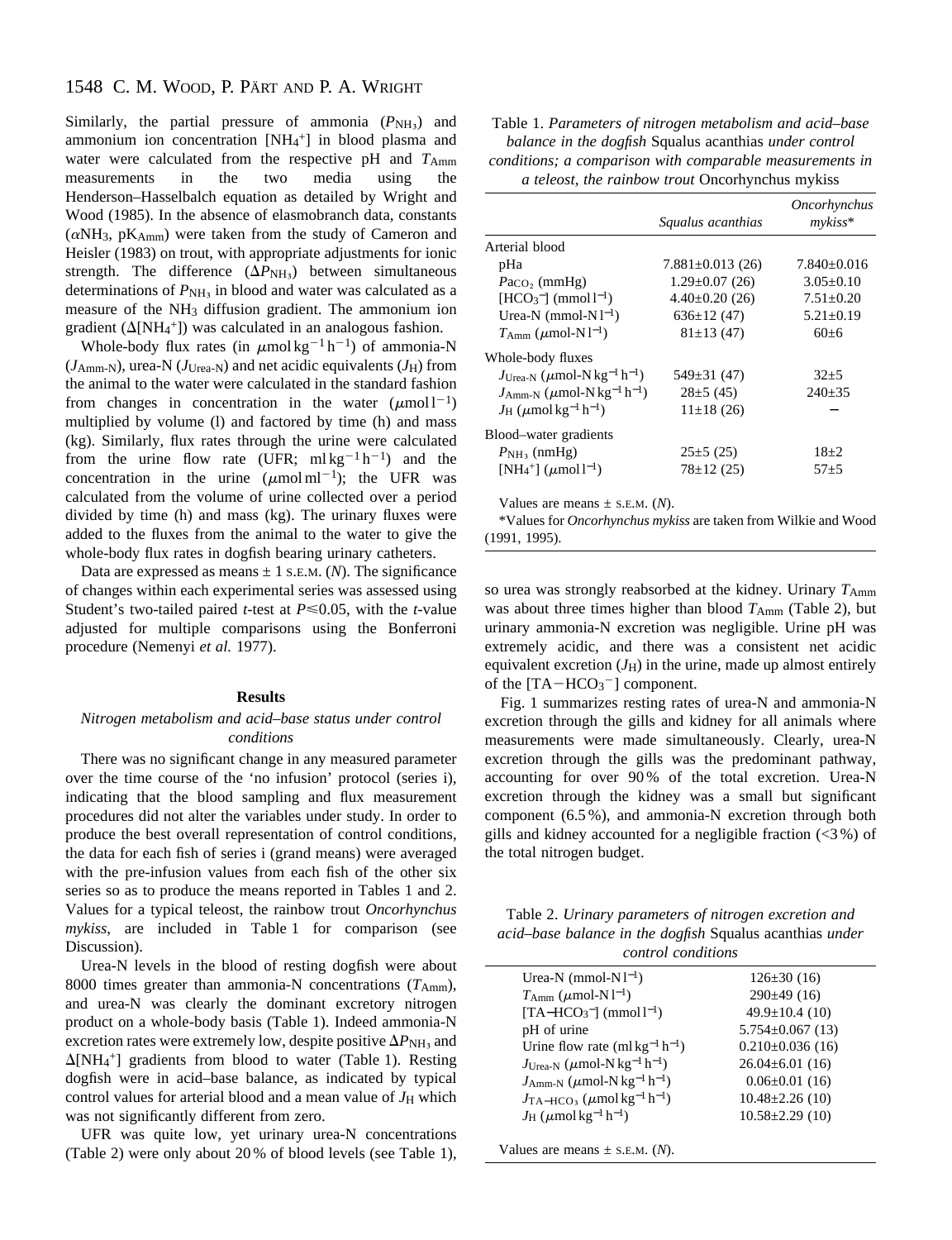

Fig. 1. The partitioning of resting nitrogen excretion between ammonia-N and urea-N at the gills and kidney of male dogfish *Squalus acanthias* fitted with urinary catheters. The percentages were calculated assuming that the total ammonia-N and urea-N excretion through the two routes was  $100\%$ . Means  $+ 1$  s.e.m. ( $N=10$ ).

# *Responses to NaCl, NH4Cl and NaHCO3 infusion*

Infusion of  $500 \text{ mmol} \cdot 1^{-1}$  NaCl (approximately 9000  $\mu$ mol kg<sup>-1</sup> over 6 h) had no effect on  $\Delta P_{\text{NH}_3}$  (Fig. 2A),  $\Delta[\text{NH}_4^+]$  (not shown), plasma  $T_{\text{Amm}}$  (Fig. 2B) or plasma urea-N level (Fig. 2C). However, infusion of  $500 \text{ mmol}1^{-1} \text{ NH}_4\text{Cl}$ at the same rate caused a progressive increase in plasma  $T_{Amm}$ which reached about  $3.6 \text{mmol} \, 1^{-1}$  by 6h. In consequence,  $\Delta P_{\text{NH}_3}$  rose to about 220 nmHg and  $\Delta[\text{NH}_4^+]$  to about  $3.2 \text{ mmol} \cdot 1^{-1}$ . Plasma urea-N concentration remained unaltered. NaHCO<sub>3</sub> infusion did not influence plasma  $T_{\text{Amm}}$  or urea-N levels, but caused a small rise in  $\Delta P_{\text{NH}_3}$  because of its alkalizing influence on the blood (see below). All effects had disappeared by the 18 h post-infusion sample.

NaCl infusion had minimal influence on blood acid–base status, causing only a small rise in pHa at 6h (Fig. 3A). However NH<sub>4</sub>Cl and NaHCO<sub>3</sub> loading exerted large, generally opposite, effects, the former causing acidosis and the latter alkalosis. Thus, pHa dropped to about 7.40 with NH4Cl loading and rose to about 8.25 with NaHCO<sub>3</sub> loading, relative to preinfusion values of 7.80–7.90 (Fig. 3A). These changes occurred in concert with respective decreases (to  $\langle 1 \text{ mmol } 1^{-1} \rangle$ ) and increases (to approximately  $14$  mmol  $1^{-1}$ ) in plasma  $[HCO<sub>3</sub><sup>-</sup>]$  relative to control levels of 4–5 mmol  $1^{-1}$  (Fig. 3B). Pa<sub>CO2</sub> did not change during NH<sub>4</sub>Cl infusion, but the alkalosis of NaHCO3 loading was complicated by a 30 % increase in  $Pa_{CO<sub>2</sub>}$  to about 1.7 mmHg (Fig. 3C). All these changes developed quite rapidly and were stable from 2 to 6h of infusion, with complete recovery by 18 h. It is noteworthy that the acidosis of NH4Cl infusion actually attenuated the resultant rise in  $\Delta P_{\text{NH}_3}$ , which otherwise (i.e. had a control pHa of 7.88) been maintained) would have reached about 800 nmHg rather than 220 nmHg (Fig. 2A). In contrast, the alkalosis of NaHCO<sub>3</sub>



Fig. 2. The influence of NaCl, NH<sub>4</sub>Cl and NaHCO<sub>3</sub> infusions on  $(A)$ the diffusion gradient for ammonia from blood to water,  $P_{\text{NH}_3}$ ; (B) plasma total ammonia-N concentration,  $T_{Amm}$ ; and (C) plasma urea-N concentration in *Squalus acanthias*. Dogfish were infused for 6 h with 500 mmol  $1^{-1}$  NaCl (*N*=6), NH<sub>4</sub>Cl (*N*=7) or NaHCO<sub>3</sub> (*N*=6) at a nominal rate of  $3 \text{ ml kg}^{-1}$  h<sup>-1</sup>. Asterisks indicate means significantly different ( $P \le 0.05$ ) from the respective pre-infusion control values (C) in each group. Means  $\pm$  1 s.E.M.

infusion was totally responsible for the small rise in  $\Delta P_{\text{NH}_3}$ , which otherwise would have remained unchanged.

NaCl infusion caused no disturbance of whole-body acid–base exchange (i.e. *J*H; Fig. 4A), ammonia-N excretion (i.e. *J*Amm-N; Fig. 4B) or urea-N excretion (i.e*. J*Urea-N; Fig. 4C) to the environment. This infusion control therefore demonstrated that there was a stable background against which to examine the possible influence of  $NH<sub>4</sub>Cl$  and  $NaHCO<sub>3</sub>$  on these parameters.

NH4Cl loading activated a highly effective excretion of net acidic equivalents to the environment (i.e. positive  $J_H$  by the convention used here; Fig. 5A). The stimulation was significant by 2–4 $h$ , and by 4–6 $h$ ,  $J_H$  had reached almost  $1000 \mu$ mol kg<sup>-1</sup> h<sup>-1</sup>, relative to an NH<sub>4</sub>Cl infusion rate of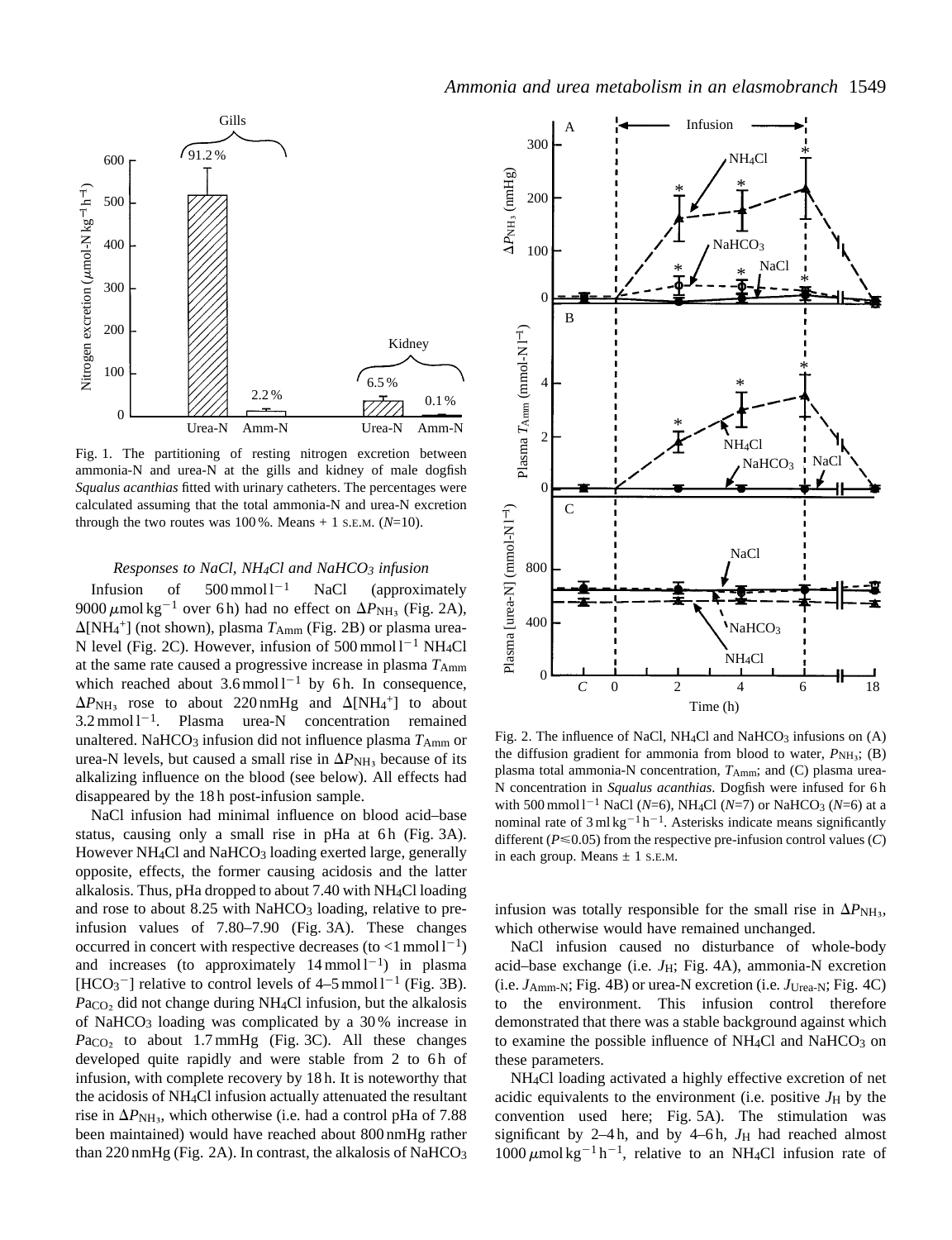

Fig. 3. The influence of NaCl, NH<sub>4</sub>Cl and NaHCO<sub>3</sub> infusions on  $(A)$ arterial blood pH, pHa; (B) plasma bicarbonate concentration, [HCO<sub>3</sub><sup>-</sup>]; and (C) carbon dioxide tension, *Pa*<sub>CO2</sub>, in *Squalus acanthias*. Other details as in legend of Fig. 2.

 $1690\pm92 \ \mu$ mol kg<sup>-1</sup> h<sup>-1</sup>. A slight elevation persisted during the 12 h post-infusion flux in some fish, but was not significant overall. By 18 h, cumulative net acidic equivalent excretion amounted to 44% (4420  $\mu$ mol kg<sup>-1</sup>) of the infused NH<sub>4</sub>Cl burden (10 140  $\mu$ mol kg<sup>-1</sup>). Urinary data from three animals (not shown) revealed a negligible change in urinary  $J_{\rm H}$ , so the response occurred almost entirely at the gills.

Ammonia-N excretion increased rapidly in response to NH<sub>4</sub>Cl loading;  $J_{Amm-N}$  was significantly elevated even during the first hour of infusion, and from 2 to 6h stabilized at approximately  $1250 \mu \text{mol} \text{kg}^{-1} \text{h}^{-1}$  (Fig. 5B). A slight elevation remained significant during the post-infusion period. Over 18h, the cumulative increase in *J*<sub>Amm-N</sub> accounted for 72 % (7300  $\mu$ mol kg<sup>-1</sup>) of the load infused as NH<sub>4</sub>Cl. Overall, this cumulative elevation in  $J_{Amm-N}$  was significantly greater than that in  $J_{\rm H}$ ; the difference was particularly pronounced during the first few hours of infusion. Thus, at least a portion (approximately 28 %) of the stimulated ammonia-N excretion



Fig. 4. The influence of NaCl infusion  $(500 \text{ mmol} 1^{-1}$  for 6h at a nominal rate of  $3 \text{ ml kg}^{-1} h^{-1}$ ) on (A) the whole-body rate of net acidic equivalent excretion to the environment,  $J_H$ ; (B) the wholebody rate of ammonia-N excretion to the environment,  $J_{\text{Amm-N}}$ , and (C) the whole-body rate of urea-N excretion to the environment, *J*Urea-N, in *Squalus acanthias*. There were no significant differences  $(P \le 0.05)$  from the respective pre-infusion control values  $(C,$  hatched bars and dashed horizontal line). Means  $+ 1$  S.E.M. ( $N=6$ ).

probably occurred in the form of NH<sub>3</sub> alone (i.e.  $7300 - 4420$  $= 2880 \mu \text{mol} \text{kg}^{-1}$ ) rather than as NH<sub>4</sub><sup>+</sup> or NH<sub>3</sub>+H<sup>+</sup>. This response occurred almost entirely at the gills; urinary  $J_{\text{Amm-N}}$ did increase about 30-fold (*N*=3, data not shown), presumably in response to the increase in plasma  $T_{\text{Amm}}$  (Fig. 2B), but this amounted to less than 0.3 % of the cumulative whole-body *J*Amm-N.

NH4Cl infusion also stimulated a pronounced elevation in urea-N excretion (Fig. 5C), but over a somewhat slower time course than that in *J*Amm-N. *J*Urea-N first became significantly increased at 1–2h, stabilized at about  $1200 \mu$ mol kg<sup>-1</sup> h<sup>-1</sup> from 3 to 6h, and remained substantially elevated during the 12 h post-infusion period. Over 18 h, the cumulative increase in  $J_{Urea-N}$  amounted to 6055  $\mu$ mol kg<sup>-1</sup>, or about 60 % of the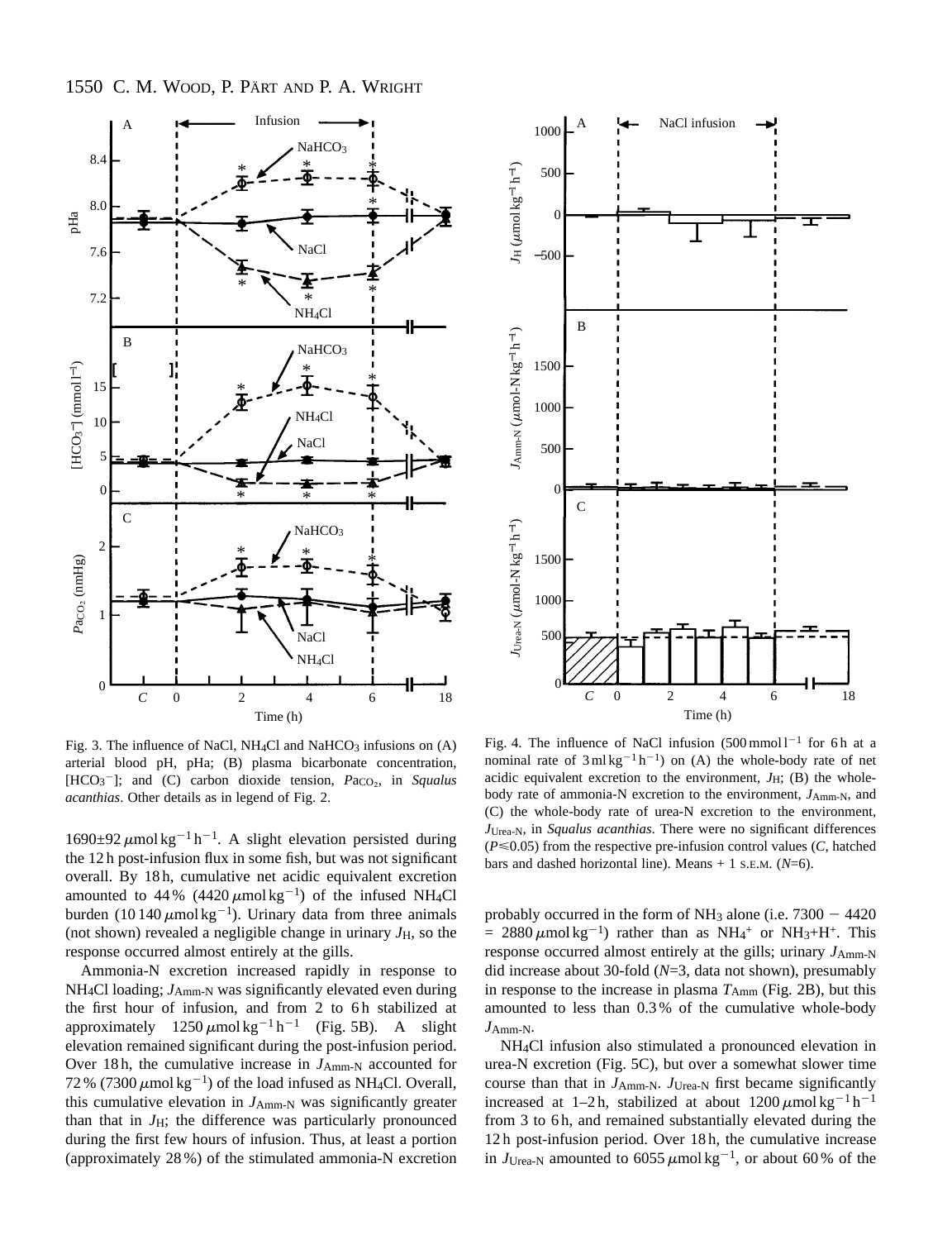

Fig. 5. The influence of NH<sub>4</sub>Cl infusion  $(500 \text{ mmol})^{-1}$  for 6h at a nominal rate of  $3 \text{ ml kg}^{-1} h^{-1}$  on (A) the whole-body rate of net acidic equivalent excretion to the environment,  $J_H$ ; (B) the wholebody rate of ammonia-N excretion to the environment,  $J_{Amm-N}$ , and (C) the whole-body rate of urea-N excretion to the environment, *J*Urea-N, in *Squalus acanthias*. Asterisks indicate significant differences ( $P \le 0.05$ ) from the respective pre-infusion control values (*C*, hatched bars and dashed horizontal lines). Means + 1 S.E.M. (*N*=7).

exogenous nitrogen load presented as NH4Cl. Thus, the dual response of elevated *J*Amm-N (Fig. 5B) and elevated *J*Urea-N (Fig. 5C) was more than adequate to excrete all of the infused nitrogen load, together accounting for 132 % of the infused nitrogen.

In the case of *J*Urea-N, the renal response did appear to be important, though less so than that of the the gills. Fig. 6 illustrates that increased urinary  $J_{Urea-N}$  accounted for about 20 % of the elevation in whole-body *J*Urea-N measured in three dogfish with urinary catheters. Note that these marked increases in *J*Urea-N across both gills and kidney occurred in the absence of any detectable change in plasma urea-N concentration (Fig. 2C).



Fig. 6. The influence of NH<sub>4</sub>Cl infusion  $(500 \text{ mmol } l^{-1}$  for 6h at a nominal rate of  $3 \text{ ml kg}^{-1} \text{ h}^{-1}$ ) on the total (i.e. whole-body rates) and urinary rates of urea-N excretion to the environment, *J*Urea-N, in three male *Squalus acanthias* fitted with urinary catheters. For both total and urinary excretion, the mean rates during the infusion period were significantly elevated  $(P \le 0.05)$  relative to respective pre-infusion control values (*C*). Means + 1 S.E.M. (*N*=3).

Infusion of NaHCO<sub>3</sub> at a measured rate of  $1584\pm62 \mu$ mol kg<sup>-1</sup> h<sup>-1</sup> activated a net excretion of basic equivalents (i.e. negative  $J_H$ ; Fig. 7A) at an even higher rate than the acid-excreting mechanism turned on by NH4Cl loading (cf*.* Fig. 5A). The response was significant in the first 2h, reached almost  $1100 \mu \text{mol} \text{kg}^{-1} \text{h}^{-1}$  by 4–6h, and remained significant during the 12 h post-infusion period. The cumulative excretion of basic equivalents over 18 h amounted to 7963  $\mu$ mol kg<sup>-1</sup>, about 84 % of the infused bicarbonate load (9505  $\mu$ mol kg<sup>-1</sup>). The urinary response, measured in two animals only (data not shown), was negligible, so this excretion of basic equivalents occurred entirely at the gills.

Statistically significant increases in  $J_{Amm-N}$  occurred during two periods of NaHCO<sub>3</sub> infusion (Fig. 7B), but these changes were so small as to be negligible relative to the whole-animal nitrogen budget. They probably resulted from the elevation of  $\Delta P_{\text{NH}_3}$  across the gills which accompanied the blood alkalosis (Fig. 2A). There was no urinary response.

NaHCO<sub>3</sub> infusion caused an increase in *J*<sub>Urea-N</sub> (Fig. 7C), but the response was much less pronounced than with NH4Cl loading (cf. Fig. 5C). The elevation was significant at  $3-5h$ and did not persist during the post-infusion period; overall, it amounted to 1055  $\mu$ mol kg<sup>-1</sup> or 11% of the infused load. As with NH4Cl loading, the urinary response accounted for about 20 % of the elevation in whole-animal  $J_{Urea-N}$  ( $N=2$ , results not shown).

#### *Responses to acetamide, thiourea and urea infusion*

Infusions of acetamide and thiourea had no detectable effect on plasma urea-N concentrations (Fig. 8A,B), but infusion of urea itself, at a measured rate of  $6244 \pm 260 \mu$ mol- $N kg^{-1} h^{-1}$ , caused a gradual increase in blood urea levels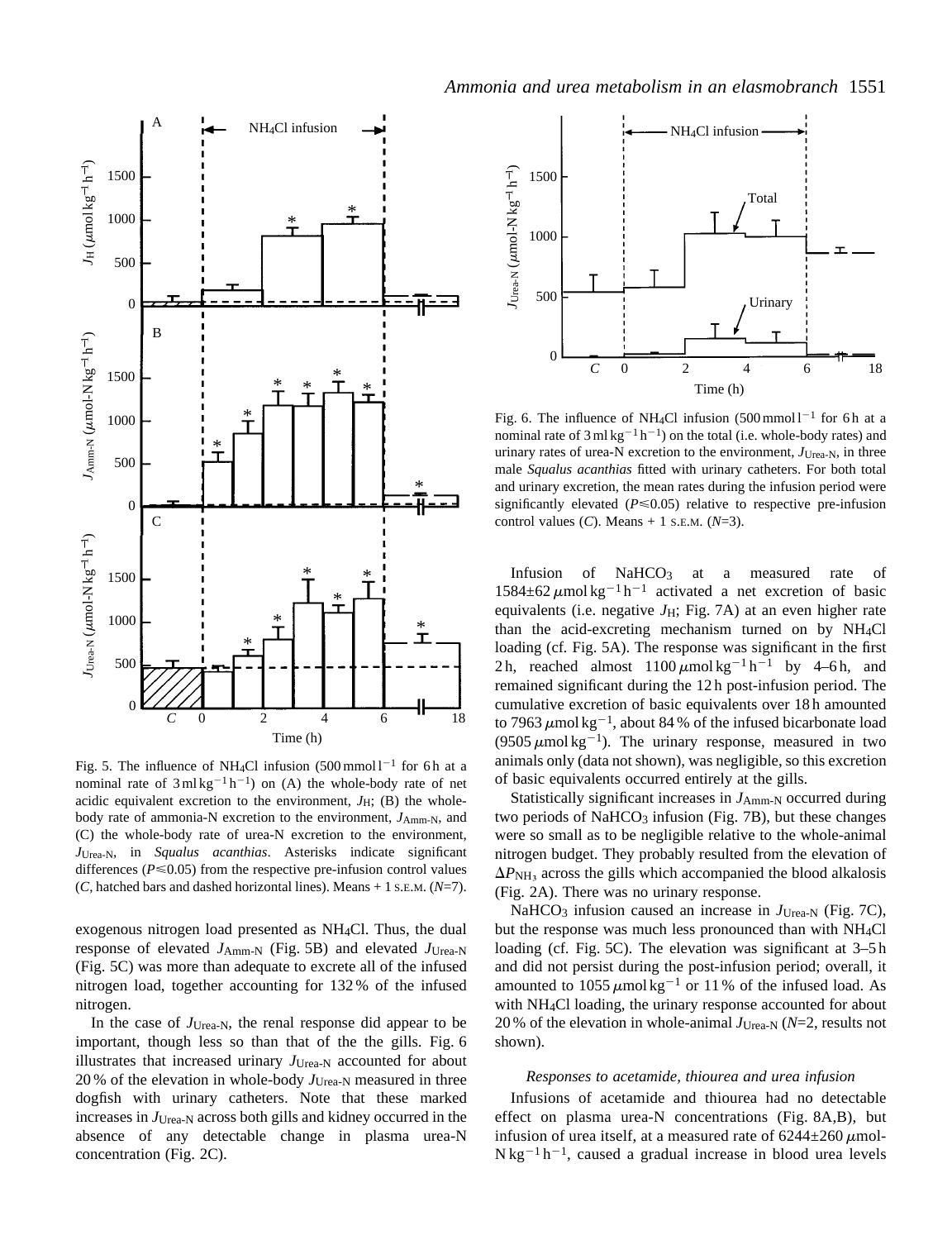

Fig. 7. The influence of NaHCO<sub>3</sub> infusion (500 mmol  $1^{-1}$  for 6 h at a nominal rate of  $3 \text{ ml kg}^{-1} h^{-1}$  on (A) the whole-body rate of net acidic equivalent excretion to the environment, *J*H; (B) the wholebody rate of ammonia-N excretion to the environment,  $J_{Amm-N}$ , and (C) the whole-body rate of urea-N excretion to the environment, *J*Urea-N, in *Squalus acanthias*. Asterisks indicate significant differences  $(P \le 0.05)$  from the respective pre-infusion control values  $(C,$  hatched bars and dashed horizontal lines). Means  $\pm$  1 s.E.M. ( $N=6$ ).

(Fig. 8C). This effect was significant at all sample times during infusion, and by 6h plasma urea levels had increased by 82 mmol-N $1^{-1}$ , about 15% of the control level in this group. The increase was corrected by 18 h. Acetamide and thiourea concentrations in the blood were not measured, but if they distributed in a similar fashion to urea, then the internal levels achieved were probably equal to about 15 % of the blood urea concentration. None of these infusions had any effect on plasma  $T_{\text{Amm}}$  or  $J_{\text{Amm-N}}$  excretion through gills or kidney (results not shown).

Both acetamide and thiourea caused increases in *J*Urea-N. The increases amounted to 20–40 % of the pre-infusion  $J_{Urea-N}$  and were significant at 2–3h and 5–6h with acetamide (Fig. 9A)



Fig. 8. The influence of the infusion of (A) acetamide (*N*=7), (B) thiourea ( $N=6$ ) and (C) urea ( $N=6$ ) on plasma urea-N concentrations in *Squalus acanthias*. Dogfish were infused for 6h with  $1000$  mmol  $1^{-1}$  solutions at a nominal rate of 3 ml kg<sup>-1</sup> h<sup>-1</sup>. Asterisks indicate means significantly different  $(P \le 0.05)$  from the respective pre-infusion control values (*C*, dashed horizontal lines) in each group. Means  $\pm 1$  S.E.M.

and at 3–5 h with thiourea (Fig. 9B); they did not persist during the post-infusion period. Both drugs caused a two- to threefold increase in urinary *J*Urea-N (measured in two dogfish in each group, results not shown), which accounted at most for onequarter of the whole-animal response, so the larger effects were exerted on the gills.

Urinary urea-N excretion exhibited no response to urea infusion (*N*=2). Surprisingly, the infusion of urea itself also did not increase whole-body *J*Urea-N (Fig. 9C), despite a nitrogen loading rate four times greater than with NH<sub>4</sub>Cl and despite significant increases in plasma urea-N levels (Fig. 8C). Indeed, a significant 40 % *inhibition* of *J*Urea-N occurred during the first 2 h of urea infusion (Fig. 9C). As with the responses to NH4Cl and NaHCO<sub>3</sub> loading, changes in the excretion of urea across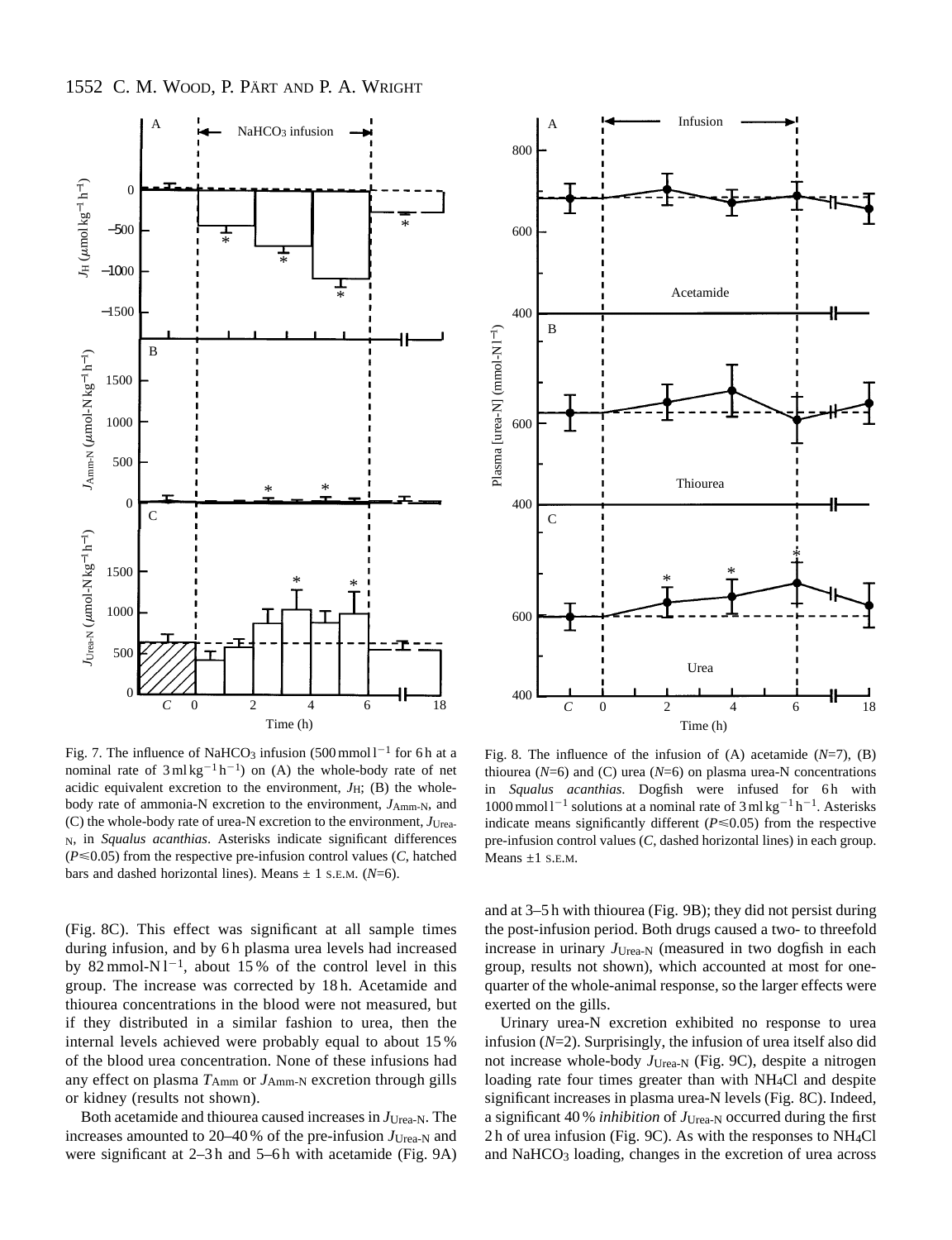

Fig. 9. The influence of the infusion of (A) acetamide (*N*=7), (B) thiourea ( $N=6$ ) and (C) urea ( $N=6$ ) on the whole-body rate of urea-N excretion to the environment, *J*Urea-N, in *Squalus acanthias*. Dogfish were infused for 6 h with  $1000$  mmol  $1^{-1}$  solutions at a nominal rate of  $3 \text{ ml kg}^{-1}$  h<sup>-1</sup>. Asterisks indicate means significantly different  $(P \le 0.05)$  from the respective pre-infusion control values (*C*, hatched bars and dashed horizontal lines) in each group. Means +1 S.E.M.

the gills appear to be dissociated from changes in plasma urea-N concentrations.

#### **Discussion**

#### *Control measurements*

Arterial blood acid–base status (Table 1) was alkalotic relative to many early studies (e.g*.* Hodler *et al.* 1955; Cross *et al.* 1969; King and Goldstein, 1983) but similar to that reported in several more recent investigations on *Squalus acanthias* in which unrestrained animals, chronic cannulation and temperature-controlled electrodes were employed (e.g*.*

# *Ammonia and urea metabolism in an elasmobranch* 1553

Swenson and Maren, 1987; Claiborne and Evans, 1992). Urinary parameters were similar to those of the earlier studies in terms of the fixed acid pH of the urine (approximately 5.7), its high  $[TA-HCO<sub>3</sub><sup>-</sup>]$  (approximately 50 mmol l<sup>-1</sup>) and its low  $NH_4$ <sup>+</sup> concentration (<1% of [TA-HCO<sub>3</sub><sup>-</sup>]). However, UFR was only about 50% of the earlier measurements, probably reflecting the less stressful conditions of our experiments. Plasma levels and whole-body excretion rates of urea-N were comparable to those reported in a variety of marine elasmobranchs including *Squalus acanthias* (reviewed by Perlman and Goldstein, 1988; Shuttleworth, 1988; Wood, 1993). In contrast, plasma  $T_{\text{Amm}}$  was considerably lower (<25 %) than previously reported in this species (e.g. Cross *et al.* 1969; Robertson, 1975; Kormanik and Evans, 1986), probably reflecting the fact that the present study is the first to measure  $T_{Amm}$  by chronic cannulation in unrestrained dogfish. Sampling disturbance is well known to elevate blood ammonia levels markedly in fish (Wood, 1993). Indeed, the measured resting value of arterial plasma  $T_{\text{Amm}}$  in the dogfish (approximately  $80 \mu \text{mol}^{-1}$ ) was comparable to that  $(50-200 \,\mu mol l^{-1})$  measured by cannulation in a number of teleosts (Wood, 1993), including the rainbow trout *Oncorhynchus mykiss* (e.g. Wilkie and Wood, 1991, 1995; Table 1).

The present results demonstrate a convincing dominance (98 %:2 %) of urea-N over ammonia-N excretion, with the vast majority of the former occurring at the gills (Fig. 1; Table 1). The low urea loss in the urine is in agreement with the welldocumented, highly efficient reabsorption of urea by the kidney (see Introduction). At least for resting, moderately fasted dogfish under control conditions, the present findings argue against the suggestion of Mommsen and Walsh (1991) that *J*Amm-N may be larger than *J*Urea-N. Indeed, as will be argued below, the dogfish appears actively to prevent ammonia excretion. Trimethylamine oxide (TMAO) excretion, while quite low, may actually be a larger component of nitrogen balance than *J*<sub>Amm-N</sub>, for Goldstein and Palatt (1974) reported TMAO losses that were about 10–20 % of urea losses in several elasmobranchs, including *Squalus acanthias*.

There are only a few measurements of  $J_{Amm-N}$  in marine elasmobranchs for comparison with the very low present value  $(28 \mu m o \log^{-1} h^{-1})$ , and almost none where  $J_{U \text{rea-}N}$  was determined simultaneously. For *Scyliorhinus canicula*, Payan and Maetz (1973) reported a  $J_{Amm-N}$  of 120  $\mu$ mol-N kg<sup>-1</sup> h<sup>-1</sup> (no *J*Urea-N value), but their animals were obviously stressed and plasma *T*Amm was 13 times higher than in the present study. A resting *J*Amm-N for *Scyliorhinus stellaris* of about  $50 \mu$ mol kg<sup>-1</sup> h<sup>-1</sup> (no *J*<sub>Urea-N</sub> or plasma *T*<sub>Amm</sub> values) may be estimated from the study of Heisler *et al.* (1988). For *Squalus acanthias*, rates of  $17 \mu m$ ol kg<sup>-1</sup> h<sup>-1</sup> (Evans, 1982) and 60  $\mu$ mol kg<sup>-1</sup> h<sup>-1</sup> (Claiborne and Evans, 1992) have been reported as control values for 'pups' and adult animals respectively (no *J*Urea-N or *T*Amm measurements). The one report of simultaneous *J*Amm-N and *J*Urea-N determinations in *Squalus acanthias* is an abstract (Goldstein and Forster, 1962), with methods described only as 'combined divided box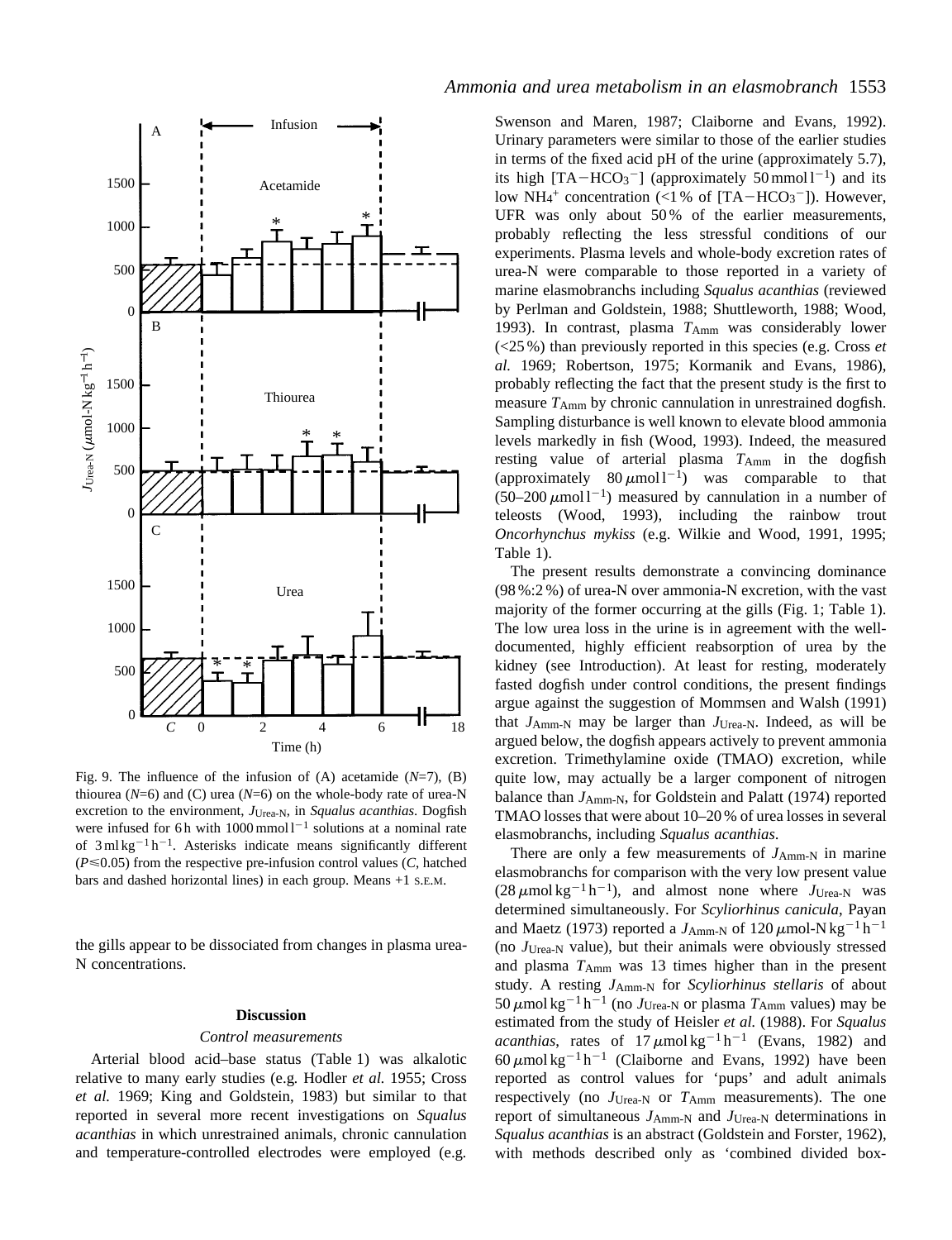catheterization experiments'. Here  $J_{Amm-N}$  was about  $150 \mu$ mol kg<sup>-1</sup> h<sup>-1</sup> relative to a  $J_{U \text{rea-}N}$  of about 570  $\mu$ mol kg<sup>-1</sup> h<sup>-1</sup> and the great majority of both fluxes took place through the gills rather than the kidney. Apart from the much higher  $J_{Amm-N}$ , these values are similar to the present data. Overall, we conclude that branchial urea excretion is the dominant route of nitrogen excretion and that  $J_{Amm-N}$  is very low, especially when precautions against experimental disturbance are taken.

## *The permeability of the gills to ammonia and urea*

A comparison of the present nitrogen metabolism data for *Squalus acanthias* with measurements made in ammoniotelic teleost *Oncorhynchus mykiss* (Wilkie and Wood, 1991, 1995) by identical methods is instructive (Table 1). Plasma urea-N concentration, which determines the diffusion gradient from blood to water, is 122 times greater in the elasmobranch, yet *J*<sub>Urea-N</sub> is only 17 times greater. Branchial urea permeability is obviously much lower in the elasmobranch than in the teleost, in agreement with the original findings of Smith (1929, 1936). Indeed, using data from Table 1 and gill areas tabulated by Hughes and Morgan (1973) for appropriately sized specimens of the two species, we calculate that the urea permeability of the gills is 13.5 times higher in *Oncorhynchus mykiss*  $(8.67 \times 10^{-7} \text{ cm s}^{-1})$  than in *Squalus acanthias*  $(6.46 \times 10^{-8} \text{ cm s}^{-1})$ . The latter figure is almost identical to the value of  $7.5 \times 10^{-8}$  cm s<sup>-1</sup> reported by Boylan (1967) for *Squalus acanthias*.

A more surprising conclusion is that the same calculation for  $T_{\text{Amm}}$  (i.e. combining NH<sub>3</sub> and NH<sub>4</sub><sup>+</sup>) yields a 22-fold higher gill ammonia permeability  $(5.84 \times 10^{-4} \text{ cm s}^{-1})$  in the teleost than in the elasmobranch  $(2.65 \times 10^{-5} \text{ cm s}^{-1})$  because the two species have similar blood  $T_{\text{Amm}}$  values, but the dogfish exhibits a much lower *J*<sub>Amm-N</sub>. Note that the conclusion would be identical (22-fold lower ammonia permeability in the dogfish) if the calculation were based on  $\Delta P_{\text{NH}_3}$  gradients only (cf. Evans and More, 1988). This low resting permeability to ammonia seems to have been overlooked previously, probably because of the general focus on low urea permeability in the elasmobranch gill. Thus, the elasmobranch manifests 'normal permeability' to  $O_2$  and  $CO_2$ , yet selectively low permeability to a third respiratory gas NH3, as well as to urea. Given the different physico-chemical properties of ammonia *versus* urea (see Wood, 1993), we propose that the explanation should be sought in biochemical and/or transporter mechanisms, rather than in the physical properties of the membranes. Note that ammonia permeability increases twofold (based on  $T_{\text{Amm}}$ gradients) to sixfold (based on  $\Delta P_{\text{NH}_3}$  gradients) in the first 2 h of NH4Cl infusion (calculated from Figs 2 and 5), prior to any change in apparent urea permeability. An ammonia retention mechanism that works well under resting conditions becomes less efficient in the face of ammonia loading.

Urea-N is essentially a metabolic dead-end because of the absence of endogenous urease in vertebrates. In elasmobranchs, metabolically useful nitrogen appears to be transported through the circulation as ammonia-N, rather than as amino-acid-N (Mommsen and Walsh, 1991), so there is a danger of ammonia-N loss from the blood across the gills. Nitrogen limitation *via* starvation impairs the osmoregulatory ability of elasmobranchs by compromising their ability to maintain plasma urea-N levels (Haywood, 1973; Leech *et al.* 1979). A gill biochemically poised to prevent ammonia-N excretion during fasting (Table 1; Fig. 1), as well as to minimize urea-N excretion, may be an important design feature of elasmobranchs. In this regard, we have measured significant activity (approximately 10 % of liver levels) of the ammoniascavenging enzyme glutamine synthetase in the gill tissue of *Squalus acanthias* (P. A. Wright, P. Pärt and C. M. Wood, unpublished results). Glutamine synthetase activity is similarly high in the kidney of *Squalus acanthias* (King and Goldstein, 1983), which may explain the very low urinary  $J_{Amm-N}$  (Fig. 1; Table 2). Since glutamine synthetase is the key nitrogentrapping enzyme for urea production *via* both uricolysis and the CPS-III-based OUC (Mommsen and Walsh, 1989, 1991; Wood, 1993), this would provide a synthetic pathway to help maintain internal urea-N levels.

Glutamine produced in the gill and kidney could be shipped to the liver to fuel urea production. However, the possibility of urea synthesis directly within the gill and kidney tissues themselves is worthy of consideration; to our knowlege, the idea has never been tested experimentally. Certainly, such a scheme would help explain the curious dissociation between rates of *J*Urea-N and blood urea-N levels observed in the present study. Branchial *J*Urea-N increased greatly in response to nitrogen substrate loading by NH4Cl infusion (Fig. 5C; also in the urine, Fig. 6) and moderately in response to  $HCO<sub>3</sub>$ substrate loading by  $NAHCO<sub>3</sub>$  infusion (Fig. 7C), without detectable change in plasma urea-N level (Fig. 2C). Conversely, when plasma urea-N level was raised by infusion of exogenous urea (Fig. 8C), *J*Urea-N initially dropped and in fact never increased significantly (Fig. 9C). In this regard, it is relevant that the inhibitory effects of physiological concentrations of urea on both glutamine synthetase and the OUC (specifically CPS III) have been documented *in vitro* in *Squalus acanthias* (Anderson, 1981, 1986; Shankar and Anderson, 1985). Assays for the complete complement of OUC and uricolytic enzymes in gills and kidney, and for the possible urea synthetic abilities of isolated tissues or cells, are needed to cast further light on these ideas.

Low gill permeability to urea in elasmobranchs, attributed by Boylan (1967) to structural features alone, may in fact be more complex. Using a perfused gill preparation, we have confirmed that the apical membrane permeability of the gill cells is very low relative to the basolateral permeability (P. Pärt, P. A. Wright and C. M. Wood, in preparation). However, in addition, we find *in vitro* evidence for an inwardly directed 'back-transport' mechanism in the gills which appears to limit urea excretion (P. Pärt, P. A. Wright and C. M. Wood, in preparation). Indeed, in his artificially irrigated and airexposed live dogfish preparation, Boylan (1967) reported a non-linear increase of branchial *J*Urea-N in response to very large (two- to threefold increases) elevations of blood urea.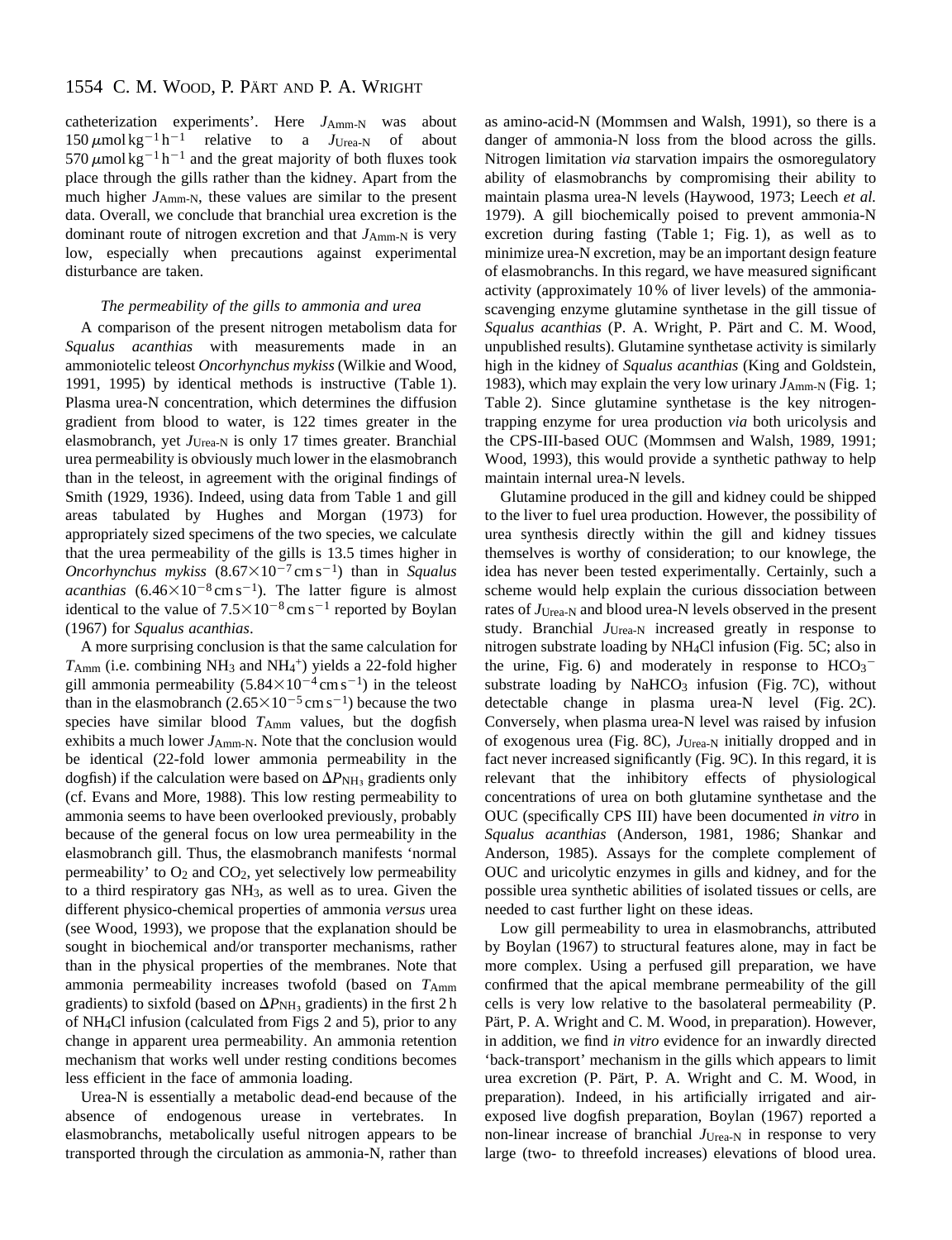This could be interpreted as saturation of a 'back-transporter', though Boylan argued for a physical change in membrane structure. However, he did note that a large elevation of *J*Urea-N observed at high temperature could be explained by the failure of a 'back-transport' mechanism.

The present observations of moderately elevated *J*Urea-N at the gills in response to infusion of the urea analogues thiourea and acetamide (Fig. 9) at internal levels no more than 15 % of blood urea provides evidence that a 'back-transport' mechanism may be operative *in vivo*. By this scheme, thiourea and acetamide would compete with urea for the inwardly directed transporter (probably on the basolateral membrane of the epithelium), thereby allowing more urea to leak out by diffusion to the water. In other systems, these compounds act as simple low-potency competitive blockers of urea transport with inhibitor constants close to the affinity constant of the carrier(s) for urea itself (Marsh and Knepper, 1992). In the dogfish, the observed two- to threefold elevation of urinary urea excretion demonstrates their effectiveness, though the efficiency of renal reabsorption remained high. The present results, suggesting a 'back-transport' mechanism for urea-N retention in the elasmobranch, may be contrasted with the tidepool sculpin (*Oligocottus maculosus*), a teleost which does not retain substantial levels of urea-N in the body fluids (Wright *et al.* 1995). *J*Amm-N was 10-to 20-fold greater than in *Squalus acanthias*, acetamide, thiourea and phloretin had no effect on the much lower rate of  $J_{Urea-N}$ , and unidirectional flux measurements indicated that simple diffusion alone explained urea-N movements across the gills.

# *Responses of acid–base status and nitrogen metabolism to NH4Cl and NaHCO3 infusion*

The observed alkalosis (Fig. 3) was the expected response to NaHCO<sub>3</sub> infusion. The most surprising feature was the exceptional tolerance of *Squalus acanthias*. For example, *Oncorhynchus mykiss* exhibited a comparable blood alkalosis when infused with  $NaHCO<sub>3</sub>$  (Goss and Wood, 1990) at only 26 % of the rate employed in the present study  $(1584 \,\mu \text{mol} \,\text{kg}^{-1} \text{h}^{-1})$ . The explanation lies not in blood and tissue buffer capacities, which are comparable in the two species, but rather in the extremely high capacity of the elasmobranch gill to transfer acid–base equivalents (in this case base) to the environment, as reviewed by Heisler (1988). Indeed, the base transfer rates recorded here (approximately  $1100 \mu$ mol kg<sup>-1</sup> h<sup>-1</sup>) are amongst the highest ever reported for fish gills. A small additional factor may be the capacity of elasmobranchs to remove  $HCO<sub>3</sub><sup>-</sup>$  metabolically through the OUC. The measured basic equivalent excretion across the gills (Fig. 7A) eliminated 84% of the infused  $HCO<sub>3</sub><sup>-</sup>$  load over the 18 h period of the experiment, and elevated ureagenesis removed an additional 11 % (Fig. 7C).

The gill acid–base regulatory mechanisms appear to cope almost as well with acidosis as with alkalosis. During NH4Cl infusion (Fig. 3), the rate of excretion of acidic equivalents reached almost 1000  $\mu$ mol kg<sup>-1</sup> h<sup>-1</sup> (Fig. 5A). The cumulative excretion of acidic equivalents (44 % of the load) over the 18 h experimental period was not as large as for basic equivalents during NaHCO<sub>3</sub> loading  $(84\%)$ , but this probably reflects the fact that NH4Cl acidosis was indirect, as explained below. The full details of gill acid–base transport in elasmobranchs remain to be worked out, but modulation of  $Na^{+}\prime$  acid' and  $Cl^{-}\prime$  base' exchangers appears to be involved and branchial carbonic anhydrase plays a critical role (Payan and Maetz, 1973; Evans, 1982; Swenson and Maren, 1987). The renal contribution is generally agreed to be small or negligible (e.g. Hodler *et al.* 1955; Cross *et al.* 1969; King and Goldstein, 1983), in agreement with the present results.

NH4Cl was infused as a neutral solution, so the development of severe acidosis in the blood (Fig. 3) must have resulted from metabolic and/or transport events in the animal. In teleosts, injected ammonium salts also cause acidosis, apparently entirely due to NH3 loss across the gills, which leaves behind 'free' metabolic acid (e.g. Cameron and Kormanik, 1982; Cameron and Heisler, 1983). In the elasmobranch, the origin appears to be more complex, reflecting a ureagenic rate linked largely to nitrogen availability, discussed below, and the limited permeability of the gills to ammonia, discussed above. Over the 18 h period of the experiment, NH3 removal by elevated urea production (Fig. 5C) would have converted about 60 % of the infused NH4Cl to 'free' metabolic acid (e.g*.* Knepper, 1988), while branchial NH3 excretion (i.e*.* the amount by which cumulative *J*Amm-N exceeded cumulative *J*H) would have converted only 28 % to 'free' acid. Loss of NH3 to the tissues may also have contributed to the acidosis.

In view of the very large body pool of urea, one must be cautious in interpreting changes in excretion rates as being equivalent to changes in production rates. Earlier, we suggested that at least a portion of the elevated  $J_{Urea-N}$  observed in response to NH<sub>4</sub>Cl and NaHCO<sub>3</sub> loading may have been made at extrahepatic sites (gills, kidney), where excretion is most likely to reflect production. Regardless of the tissues involved, if we do interpret elevated urea excretion as representing elevated production, then ureagenesis in *Squalus acanthias* is extremely sensitive to substrate loading. Even though ammonia is not the direct substrate of either the CPS-III-based OUC or uricolysis, it was clearly a more potent stimulant (Fig. 5C) than bicarbonate (Fig. 7C) when the two were infused in approximately equimolar loads. The explanation probably lies in the very high affinity of elasmobranch glutamine synthetase for NH3 (*K*m=  $15 \mu$ mol l<sup>-1</sup>), together with its unusual intramitochondrial location in association with CPS III (Shankar and Anderson, 1985). Glutamine synthetase thereby serves as a high-affinity trap for ammonia, chanelling it directly into the OUC (and/or uricolysis) as mitochondrial glutamine. In contrast, the modest effect of bicarbonate loading on ureagenesis probably reflects a much higher  $K_{\text{m}}$  (lower affinity) of CPS III for  $\text{HCO}_3^-$ . We are aware of no determinations of this value in elasmobranchs, but it is in the millimolar range in mammalian CPS I systems (Meijer *et al.* 1990) and in two teleosts which express a CPS-III-based OUC (Walsh *et al.* 1989; Wood *et al.* 1994).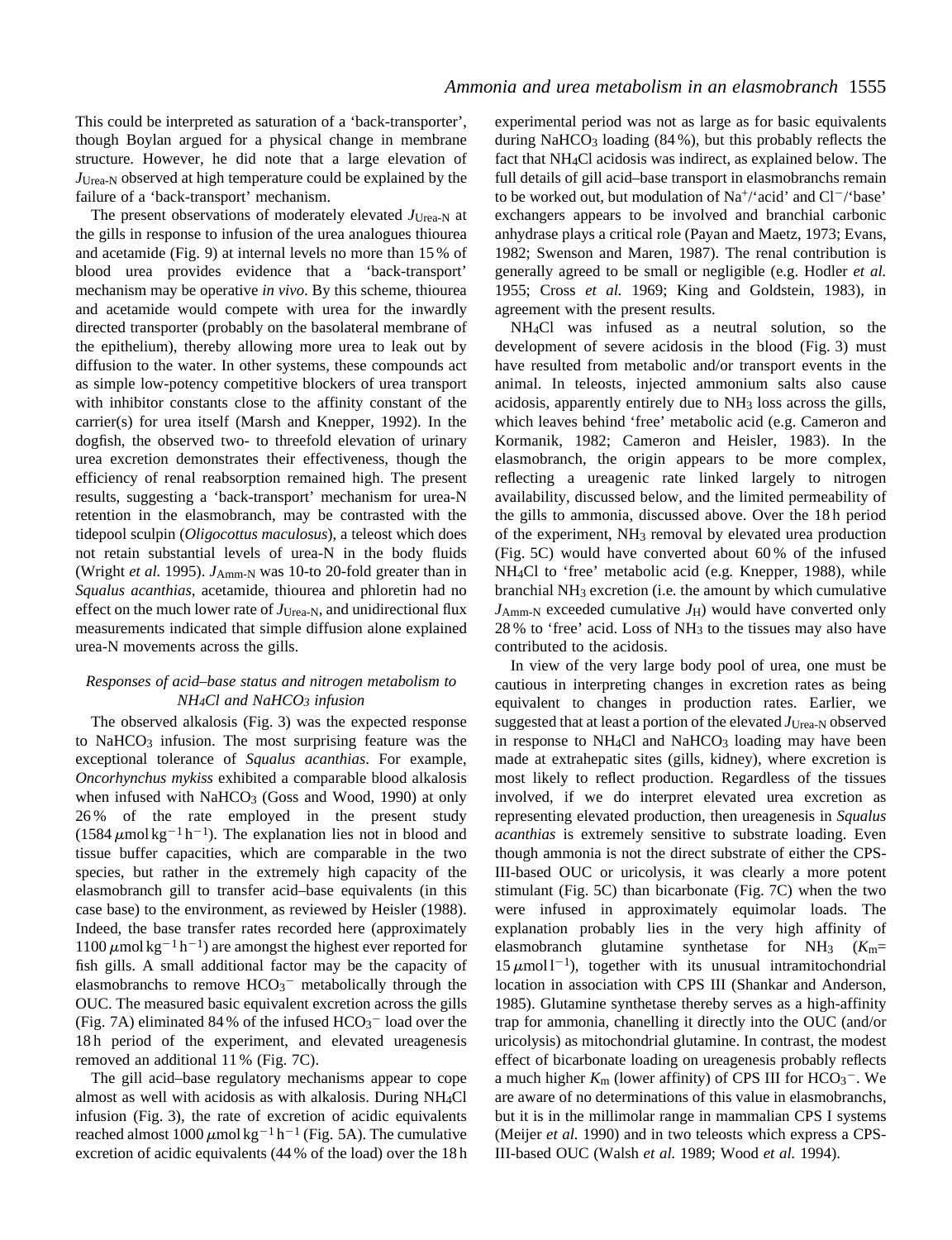# 1556 C. M. WOOD, P. PÄRT AND P. A. WRIGHT

Atkinson and colleagues (e.g. Atkinson and Camien, 1982; Atkinson and Bourke, 1984) have argued that urea synthesis in higher vertebrates is geared primarily to the needs of acid–base regulation (i.e. metabolic removal of  $HCO<sub>3</sub><sup>-</sup>$ ) rather than for nitrogen excretion and have recently proposed that the same ideas may be extended to ureagenic fish (Atkinson, 1992). These arguments have met strong theoretical and experimental challenges in mammalian physiology (e.g*.* Halperin *et al.* 1986; Knepper *et al.* 1987; Marsh and Knepper, 1992). Recently, these arguments have been critically examined in two unusual ureagenic teleosts which exhibit a CPS-III-based OUC, the gulf toadfish (*Opsanus beta*; Walsh *et al.* 1989; Barber and Walsh, 1993) and the Lake Magadi tilapia (*Oreochromis alcalicus grahami*; Wood *et al.* 1989, 1994). The conclusion of both studies was that although urea production was responsive to bicarbonate supply and therefore affected by acid–base status, it was much more sensitive to nitrogen supply. The present results on *Squalus acanthias* are entirely consistent with this conclusion. Thus, NaHCO<sub>3</sub> loading (Fig. 7C), which created alkalosis (Fig. 3), moderately stimulated urea production, in accord with Atkinson's views. However, urea production was stimulated to a much greater extent by NH4Cl loading (Fig. 5C), despite the development of profound acidosis (Fig. 3). The latter should inhibit urea synthesis according to the Atkinson viewpoint. Clearly, there is a need for further research in this area; experiments in which acid–base status is manipulated by changing environmental  $P_{\text{CO}_2}$  without appreciable alteration to nitrogen load or  $\text{HCO}_3^$ load would be especially instructive.

We thank the Directors (Dr J. McInerney, 1992; Dr A. N. Spencer, 1993) and staff of Bamfield Marine Station for their hospitality and support, and Steve Munger and Andrew Felskie for indefatigable technical assistance. This investigation was supported by NSERC Research Grants to C.M.W and P.A.W. and an NSERC Foreign Researcher award to P.P.

#### **References**

- ANDERSON, P. M. (1980). Glutamine and *N*-acetylglutamatedependent carbamoyl phosphate synthetase in elasmobranchs. *Science* **208**, 291–293.
- ANDERSON, P. M. (1981). Purification and properties of the glutamineand *N*-acetyl-L-glutamate dependent carbamoyl phosphate synthetase from liver of *Squalus acanthias*. *J. biol. Chem.* **256**, 12228–12238.
- ANDERSON, P. M. (1986). Effects of urea, trimethylamine oxide and osmolality on respiration and citrulline synthesis by isolated hepatic mitochondria from *Squalus acanthias*. *Comp. Biochem. Physiol.* **85**B, 783–788.
- ATKINSON, D. E. (1992). Functional roles of urea synthesis in vertebrates. *Physiol. Zool.* **65**, 243–267.
- ATKINSON, D. E. AND BOURKE, E. (1984). The role of ureagenesis in pH homeostasis. *Trends biochem. Sci.* **9**, 297–300.
- ATKINSON, D. E. AND CAMIEN, M. N. (1982). The role of urea synthesis in the removal of metabolic bicarbonate and the regulation of blood pH. *Curr. Topics Cell Reg.* **21**, 261–302.
- BARBER, M. L. AND WALSH, P. J. (1993). The interactions of acid–base status and nitrogen excretion and metabolism in the ureogenic teleost, *Opsanus beta*. *J. exp. Biol.* **185**, 87–105.
- BOUTILIER, R. G., HEMING, T. A. AND IWAMA, G. K. (1984). Physicochemical parameters for use in fish respiratory physiology. In *Fish Physiology*, vol. X*.* (ed. W. S. Hoar and D. J. Randall), pp. 401–430. New York: Academic Press.
- BOYLAN, J. (1967). Gill permeability in *Squalus acanthias*. In *Sharks, Skates and Rays* (ed. P. W. Gilbert, R. F. Mathewson and D. P. Rall), pp. 197–206. Baltimore: John Hopkins Press.
- CAMERON, J. N. (1971). Rapid method of determination of total carbon dioxide in small blood samples. *J. appl. Physiol.* **31**, 632–634.
- CAMERON, J. N. AND HEISLER, N. (1983). Studies of ammonia in the rainbow trout: physico-chemical parameters, acid–base behaviour and respiratory clearance. *J. exp. Biol.* **105**, 107–125.
- CAMERON, J. N. AND KORMANIK, G. A. (1982). The acid–base responses of gills and kidney to infused acid and base loads in the channel catfish, *Ictalurus punctatus*. *J. exp. Biol.* **99**, 143–160.
- CLAIBORNE, J. B. AND EVANS, D. H. (1992). Acid–base balance and ion transfers in the spiny dogfish (*Squalus acanthias*) during hypercapnia: a role for ammonia excretion. *J. exp. Zool.* **261**, 9–17.
- CROSS, C. E., PACKER, B. S., LINTA, J. M., MURDAUGH, H. V. AND ROBIN, E. D. (1969).  $H^+$  buffering and excretion in response to acute hypercapnia in the dogfish *Squalus acanthias*. *Am. J. Physiol.* **216**, 440–452.
- EVANS, D. H. (1982). Mechanisms of acid extrusion by two marine fishes: the teleost *Opsanus beta* and the elasmobranch *Squalus acanthias*. *J. exp. Biol.* **97**, 289–299.
- EVANS, D. H. AND MORE, K. J. (1988). Modes of ammonia transport across the gill epithelium of the dogfish pup (*Squalus acanthias*). *J. exp. Biol.* **138**, 375–397.
- GOLDSTEIN, L. AND FORSTER, R. P. (1962). The relative importance of gills and kidney in the excretion of ammonia and urea by the spiny dogfish (*Squalus acanthias*). *Bull. Mt Desert Island biol. Lab.* **4**, 33 (Abstract).
- GOLDSTEIN, L. AND PALATT, P. J. (1974). Trimethylamine oxide excretion rates in elasmobranchs. *Am. J. Physiol.* **227**, 1268–1272.
- GOSS, G. G. AND WOOD, C. M. (1990).  $Na^+$  and  $Cl^-$  uptake kinetics, diffusive effluxes and acidic equivalent fluxes across the gills of rainbow trout. II. Responses to bicarbonate loading. *J. exp. Biol.* **152**, 549–571.
- GRAHAM, M. S., TURNER, J. D. AND WOOD, C. M. (1990). Control of ventilation in the hypercapnic skate, *Raja ocellata*. I. Blood and extradural fluid. *Respir. Physiol.* **80**, 259–277.
- GRIFFITH, R. W. (1991). Guppies, toadfish, lungfish, coelocanths and frogs: a scenario for the evolution of urea retention in fishes. *Env. Biol. Fishes* **32**, 199–218.
- HALPERIN, M. L., CHEN, C. B., CHEEMA-DHADLI, S., WEST, M. L. AND JUNGAS, R. L. (1986). Is urea formation regulated primarily by acid–base balance *in vivo*? *Am. J. Physiol.* **250**, F605–F612.
- HAYS, R. M., LEVINE, S. D., MYERS, J. D., HEINEMANN, H. O., KAPLAN, M. A., FRANKI, N. AND BERLINER, H. (1977). Urea transport in the dogfish kidney. *J. exp. Zool.* **199**, 309–316.
- HAYWOOD, G. P. (1973). Hypo-osmotic regulation coupled with reduced metabolic rate in the dogfish *Poroderma africanum*: an analysis of serum osmolarity, chloride and urea. *Mar. Biol.* **23**, 121–127.
- HEISLER, N. (1988). Acid–base regulation. In *Physiology of Elasmobranch Fishes* (ed. T. J. Shuttleworth), pp. 215–252. Berlin: Springer-Verlag.
- HEISLER, N., TOEWS, D. P. AND HOLETON, G. F. (1988). Regulation of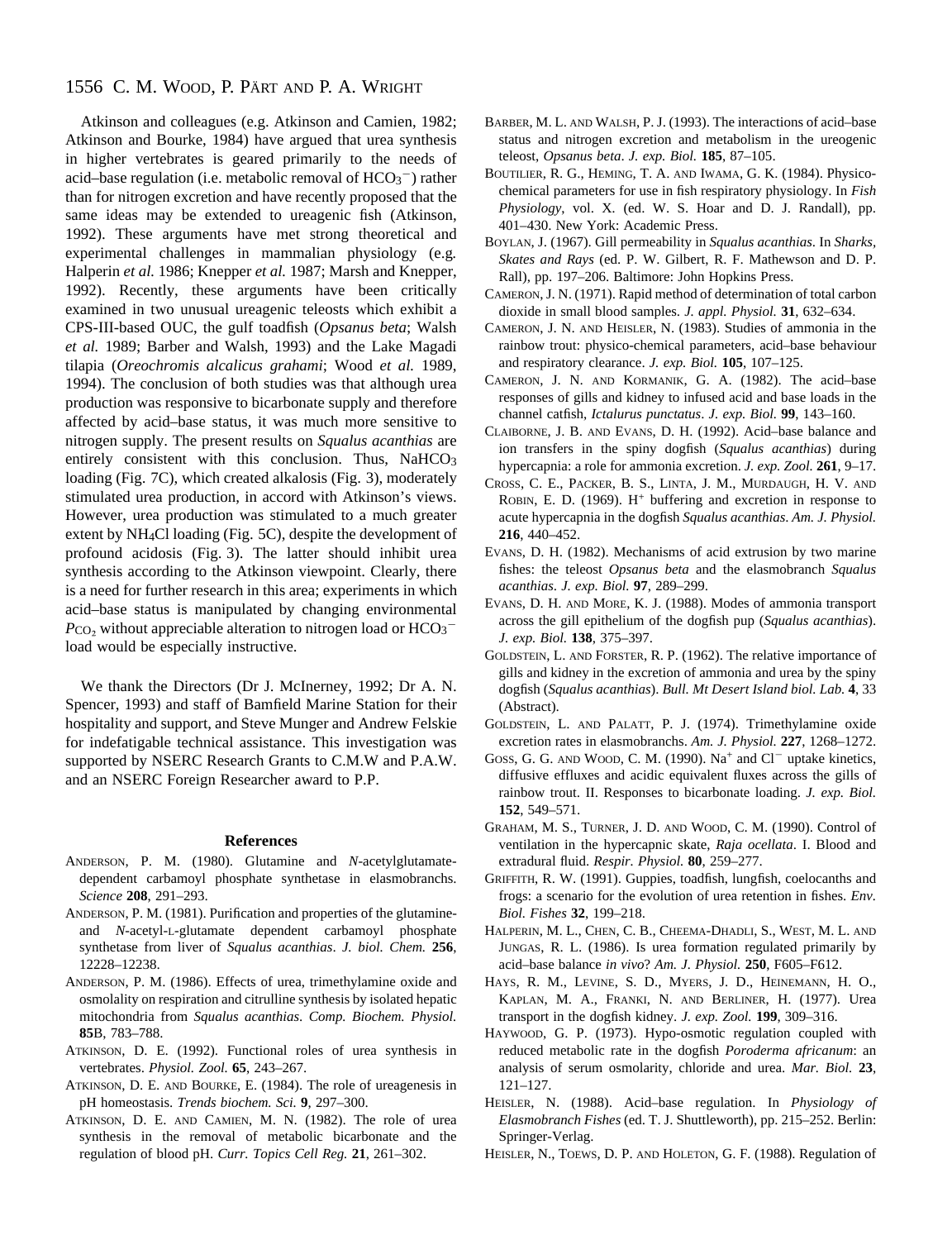ventilation and acid–base status in the elasmobranch *Scyliorhinus stellaris* during hyperoxia-induced hypercapnia. *Respir. Physiol.* **71**, 227–246.

- HICKMAN, C. P. AND TRUMP, B. F. (1969). The Kidney. In *Fish Physiology*, vol. I (ed. W. S. Hoar and D. J. Randall), pp. 91–239. New York: Academic Press.
- HILLS, A. G. (1973). *Acid–Base Balance: Chemistry, Physiology, Pathophysiology*. Baltimore: The Williams and Wilkens Co. 381pp.
- HODLER, J., HEINEMANN, H. O., FISHMAN, A. P. AND SMITH, H. W. (1955). Urine pH and carbonic anhydrase activity in the marine dogfish. *Am. J. Physiol*. **222**, 1182–1186.
- HUGHES, G. M. AND MORGAN, M. (1973). The structure of fish gills in relation to their respiratory function. *Biol. Rev.* **48**, 419–475.
- KING, P. A. AND GOLDSTEIN, L. (1983). Renal ammoniagenesis and acid excretion in the dogfish, *Squalus acanthias*. *Am. J. Physiol.* **245**, R581–R589.
- KIRSCHNER, L. B. (1993). The energetics of osmoregulation in ureotelic and hypoosmotic fishes. *J. exp. Zool.* **267**, 19–26.
- KNEPPER, M. A. (1988). Renal transport of ammonium in systemic pH regulation. In *pH Homeostasis – Mechanisms and Control* (ed. D. Haussinger), pp. 305–322. London: Academic Press.
- KNEPPER, M. A., BURG, M. B., ORLOFF, J., BERLINER, R. W. AND RECTOR, F. (1987). Ammonium, urea and systemic pH regulation. *Am. J. Physiol.* **253**, F199–F200.
- KORMANIK, G. A. AND EVANS, D. H. (1986). The acid–base status of prenatal pups of the dogfish, *Squalus acanthias*, in the uterine environment. *J. exp. Biol.* **125**, 173–179.
- LACY, E. R. AND REALE, E. (1991). Fine structure of the elasmobranch renal tubule: neck and proximal segments of the little skate. *Am. J. Anat.* **190**, 118–132.
- LACY, E. R., REALE, E., SCHLUSSELBURG, D. S., SMITH, W. K. AND WOODWARD, D. J. (1985). A renal countercurrent system in marine elasmobranch fish: a computer aided reconstruction. *Science* **227**, 1351–1354.
- LEECH, A. R., GOLDSTEIN, L., CHA, C. J. AND GOLDSTEIN, J. M. (1979). Alanine biosynthesis during starvation in skeletal muscle of the spiny dogfish, *Squalus acanthias*. *J. exp. Zool.* **207**, 73–80.
- MAETZ, J. (1973). Na<sup>+</sup>/NH<sub>4</sub><sup>+</sup>, Na<sup>+</sup>/H<sup>+</sup> exchanges and NH<sub>3</sub> movements across the gills of *Carassius auratus. J. exp. Biol*. **58**, 255–275.
- MARSH, D. J. AND KNEPPER, M. A. (1992). Renal handling of urea. In *Handbook of Physiology*, section 8, *Renal Physiology* (ed. E. E. Windhager), pp. 1317–1348. New York: Oxford University Press.
- MCDONALD, D. G. AND WOOD, C. M. (1981). Branchial and renal acid and ion fluxes in the rainbow trout, *Salmo gairdneri*, at low environmental pH. *J. exp. Biol.* **93**, 101–118.
- MEIJER, A. J., LAMERS, W. H. AND CHAMULEAU, F. M. (1990). Nitrogen metabolism and ornithine cycle function. *Physiol. Rev.* **70**, 701–748.
- MOMMSEN, T. P. AND WALSH, P. J. (1989). Evolution of urea synthesis in vertebrates: the piscine connection. *Science* **243**, 72–75.
- MOMMSEN, T. P. AND WALSH, P. J. (1991). Urea synthesis in fishes: evolutionary and biochemical perspectives. In *Biochemistry and Molecular Biology of Fishes*, vol. 1 (ed. P. W. Hochachka and T. P. Mommsen), pp. 137–163. New York. Elsevier.
- MONDZAC, A., EHRLICH, G. E. AND SEEGMILLER, J. E. (1965). An enzymatic determination of ammonia in biological fluids. *J. Lab. clin. Med.* **66**, 526–531.
- NEMENYI, P., DIXON, S. K., WHITE, N. B. AND HEDSTROM, M. L. (1977). *Statistics from Scratch*. San Francisco: Holden-Day.
- PAYAN, P. AND MAETZ, J. (1973). Branchial sodium transport mechanisms in *Scyliorhinus canicula*: evidence for Na<sup>+</sup>/NH<sub>4</sub><sup>+</sup> and

Na+/H+ exchanges and for a role of carbonic anhydrase. *J. exp. Biol.* **58**, 487–502.

- PERLMAN, D. F. AND GOLDSTEIN, L. (1988). Nitrogen metabolism. In *Physiology of Elasmobranch Fishes* (ed. T. J. Shuttleworth), pp. 253–276. Berlin: Springer-Verlag.
- PRICE, N. M. AND HARRISON, P. J. (1987). Comparison of methods for the analysis of urea in seawater. *Mar. Biol.* **94**, 307–313.
- ROBERTSON, J. D. (1975). Osmotic constituents of the blood plasma and parietal muscle of *Squalus acanthias* L. *Biol. Bull. mar. biol. Lab., Woods Hole* **148**, 303–319.
- SCHMIDT-NIELSEN, B. AND RABINOWITZ, L. (1964). Methylurea and acetamide: active reabsorption by elasmobranch renal tubules. *Science* **146**, 1587–1588.
- SCHMIDT-NIELSEN, B., TRUNIGER, B. AND RABINOWITZ, L. (1972). Sodium-linked urea transport by the renal tubule of the spiny dogfish *Squalus acanthias*. *Comp. Biochem. Physiol.* **42**A, 13–25.
- SCHOOLER, J. M., GOLDSTEIN, L., HARTMAN, C. AND FORSTER, R. P. (1966). Pathways of urea synthesis in the elasmobranch, *Squalus acanthias*. *Comp. Biochem. Physiol.* **18**, 271–281.
- SHANKAR, R. A. AND ANDERSON, P. M. (1985). Purification and properties of glutamine synthetase from liver of *Squalus acanthias*. *Archs Biochem. Biophys.* **239**, 248–259.
- SHUTTLEWORTH, T. J. (1988). Salt and water balance extrarenal mechanisms. In *Physiology of Elasmobranch Fishes* (ed. T. J. Shuttleworth), pp. 171–200. Berlin: Springer-Verlag.
- SMITH, H. S. (1929). The composition of the body fluids of elasmobranchs. *J. biol. Chem.* **81**, 407–419.
- SMITH, H. S. (1936). The retention and physiological role of urea in in the Elasmobranchii. *Biol. Rev.* **11**, 49–82.
- SWENSON, E. R. AND MAREN, T. H. (1987). Roles of gill and red cell carbonic anhydrase in elasmobranch  $HCO<sub>3</sub><sup>-</sup>$  and  $CO<sub>2</sub>$  excretion. *Am. J. Physiol.* **253**, R450–R458.
- VERDOUW, H., VAN ECHTED, C. J. A. AND DEKKERS, E. M. J. (1978). Ammonia determination based on indophenol formation with sodium salicylate. *Water Res.* **12**, 399–402.
- WALSH, P. J., PARENT, J. J. AND HENRY, R. P. (1989). Carbonic anhydrase supplies bicarbonate for urea synthesis in toadfish (*Opsanus beta*) hepatocytes. *Physiol. Zool.* **62**, 1257–1272.
- WILKIE, M. P. AND WOOD, C. M. (1991). Nitrogenous waste excretion, acid–base regulation and ionoregulation in rainbow trout (*Oncorhynchus mykiss*) exposed to extremely alkaline water. *Physiol. Zool*. **64**, 1069–1086.
- WILKIE, M. P. AND WOOD, C. M. (1995). Recovery from high pH exposure in the rainbow trout: white muscle ammonia storage, ammonia washout and the restoration of blood chemistry. *Physiol. Zool.* (in press).
- WOOD, C. M. (1993). Ammonia and urea metabolism and excretion. In *The Physiology of Fishes* (ed. D. H. Evans), pp. 379–425. Boca Raton, FL: CRC Press.
- WOOD, C. M., BERGMAN, H. L., LAURENT, P., MAINA, J. N., NARAHARA, A. AND WALSH, P. J. (1994). Urea production, acid–base regulation and their interactions in the Lake Magadi tilapia, a unique teleost adapted to a highly alkaline environment. *J. exp. Biol.* **189**, 13–36.
- WOOD, C. M. AND PATRICK, M. L. (1994). Methods for assessing kidney and urinary bladder function in fish. In *Biochemistry and Molecular Biology of Fishes*, vol. 3 (ed. P. W. Hochachka and T. P. Mommsen), pp. 127–143. New York: Elsevier.
- WOOD, C. M., PERRY, S. F., WRIGHT, P. A., BERGMAN, H. L. AND RANDALL, D. J. (1989). Ammonia and urea dynamics in the Lake Magadi tilapia, a ureotelic teleost fish adapted to an extremely alkaline environment. *Respir. Physiol.* **77**, 1–20.